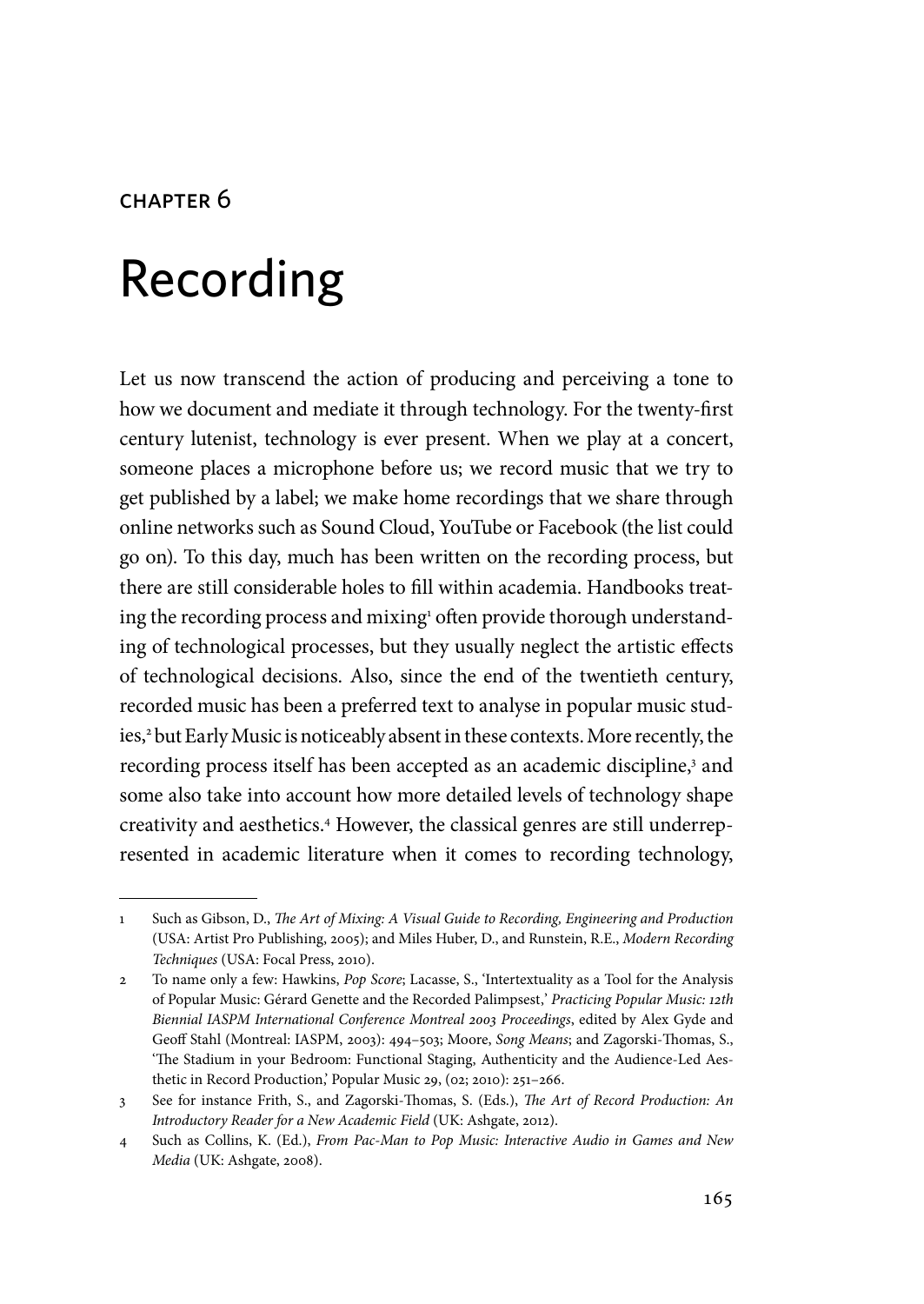and even more so the lute. By discussing the dialectical relationship between the lute and recording technology in the twenty-first century at a deeper level, I will address the transformative processes from which recorded lute sound evolves. (I speak now of the more general 'lute sound' rather than tone production, because we are addressing both its production and representation.) My motivation stems from a hypothesis that a performer can no longer consider their authenticity (whether authenticating his or her own persona, the work, the genre or the audience) as detached from, or independent of, the production process. This is especially true at a time when musicians have been given the possibility of performing, even existing, in multiple countries at the same time through various streaming and downloading agencies. In fact, the self-expressing tone production, including its historical, contemporary and physical building blocks, now enters a new level of significance. This is because we no longer act in the same room or time where that very act is received and also possibly perceived. Our possibilities of positioning ourselves socially, as discussed in Chapter 5, are suddenly theoretical. We don't know who the perceiver is, where they are or even when they are active. We cannot judge them by their appearance to adjust our impression management, nor can we know beforehand if our recording appeals to critics or 'fans.' We are naked, so to speak, and can only present ourselves and our self-expressiveness in a one-way communication without getting instant feedback from our audience.

The lute makes a particularly interesting case here because it has such a feeble, crisp and weak tone, making it quite troublesome to record well. The dynamic range is restricted in such a way that the clear tone and the noise produced upon playing (such as breathing, the changing of hand positions, and noise from the chair while moving around) are difficult to separate; sometimes in quieter passages the noise can overpower the clear tone and attract more attention. The strong, quick attack that comes directly upon plucking a string and the much weaker and quickly dying tone that follows present other problematic issues; for instance, when setting proper recording levels that are strong enough to produce a good sound without having the signal exceeding its maximum level. Moist or dry environments can affect the thin woodwork of the instrument in a manner that alters the tuning and tone quality of the instrument to a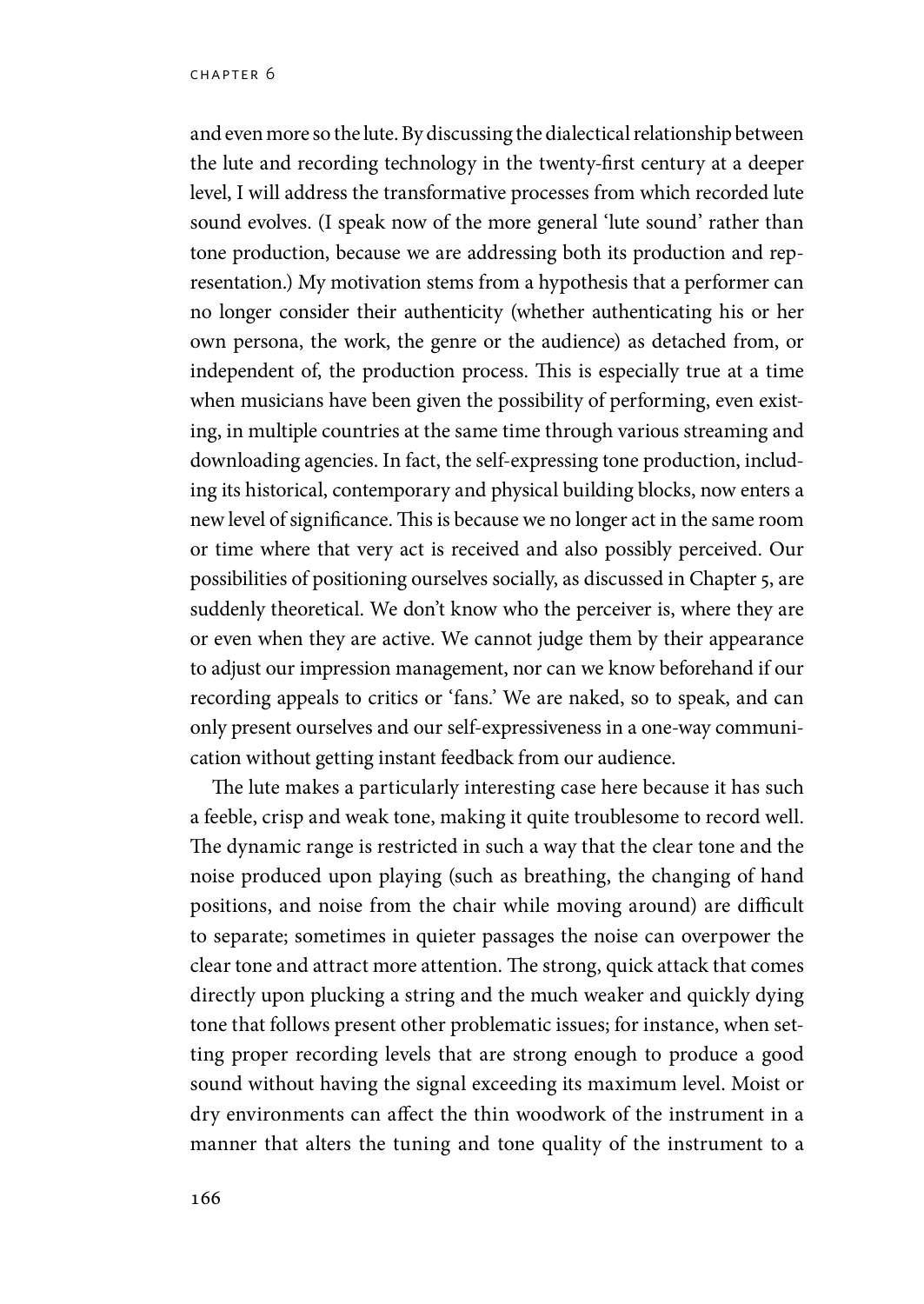greater degree than other instruments associated with the Early Music genre (see Chapter 4). In a post on the *Unquiet Thoughts from Mignarda* blog on 27 October 2010 we find a description of the problems surrounding a lute recording that is quite revealing:

[...] Recording the lute [...] can be a musician's worst nightmare, and lutenists can be the bane of an engineer's existence. Since the lute is so quiet, a recording engineer's tendency is to place a microphone close to the instrument so as to cancel out extraneous noise that can filter in, even in the controlled environment of a recording studio. There is typically a protracted negotiation between the lutenist and the engineer that involves a great deal of experimentation with microphone placement and, likewise, a great deal of whingeing on the part of the musician. The engineer wants the mic closer, the musician doesn't like the intimidating, nervous-making thing so close, nor the presence of string noise and breathing in the recorded result. Money is spent and no one is happy. The best solution is to record in a very live, resonant space that is relatively quiet and allows both musician and engineer to relax and capture a pleasing natural sound with the mic at a comfortable distance.

Recording in old churches with their conducive atmosphere, high ceilings, hard surfaces and spacious resonance – the preferred venue for lute recordings – can be nearly impossible because of noise from building mechanical systems, traffic and routine neighborhood activity. […] If ventilation systems aren't running, the space is probably either cold and damp or hot and stuffy, affecting the sound of the instrument, tuning stability of the strings and concentration of the lutenist. [...] Then there is the sometimes bizarre, unfocused sound resulting from the lutenist's refusal to allow the microphone to be placed so close that finger noise or breathing might possibly be detected. What is heard is more of the room echo and less of the real instrument and the musician's interpretation. This is not happenstance, it is a choice on the part of the lutenist and producer. […] But the manufactured perfection listeners have come to expect in recordings of lute music is not the same as what one actually encounters attending a live concert, with human beings reacting to music being performed by other human beings.<sup>5</sup>

<sup>5</sup> This post can be read in full at: Unquiet Thoughts, 'Is Lute Best Heard Live or on Recordings,' *Unquiet Thoughts from Mignarda*, 27 October 2010. Retrieved 16 July 2014. URL: http://mignarda.wordpress.com/2010/10/27/concert-versus-recordings/.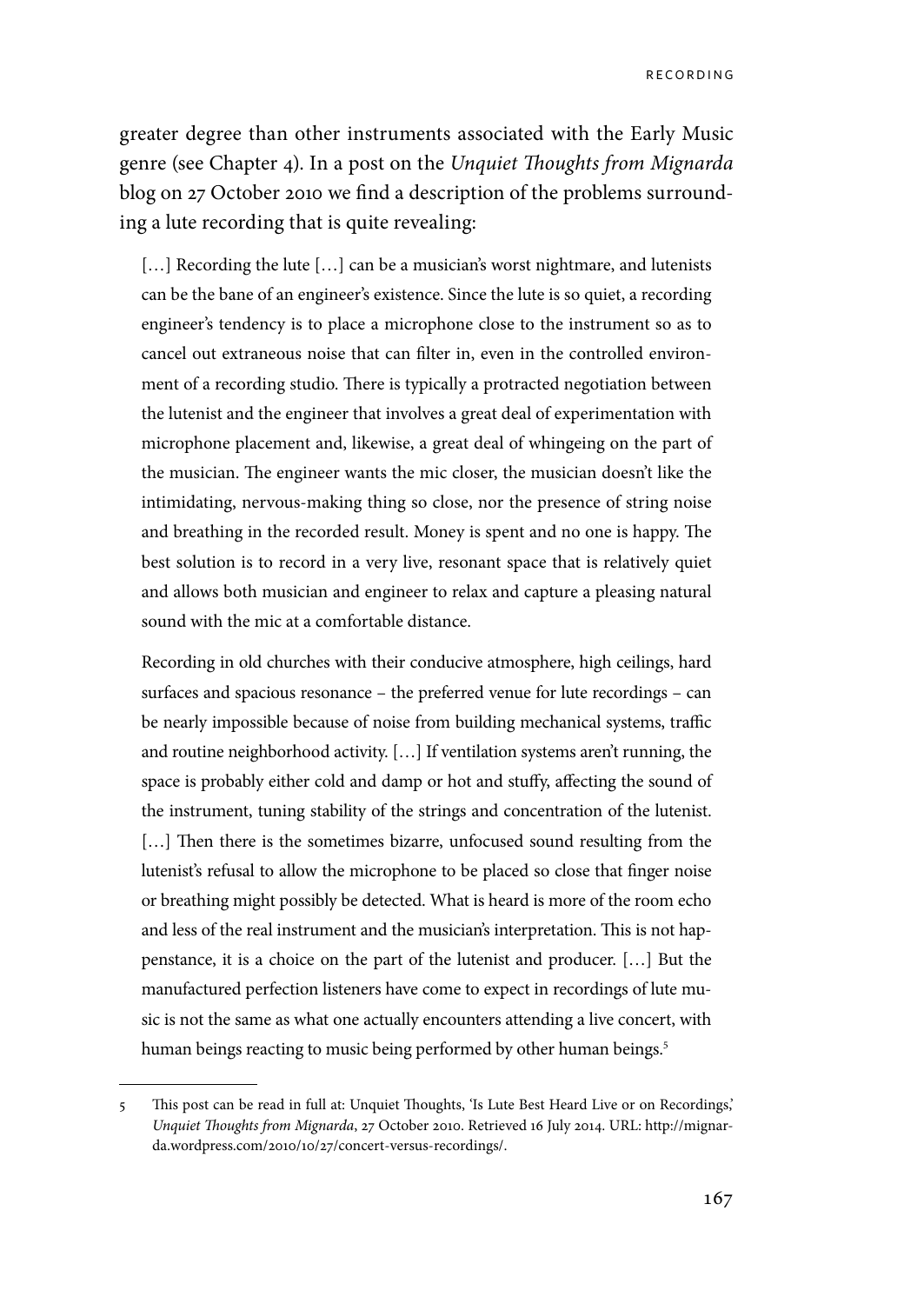# **Recording and engineering mentalities**

On the technological journey from sound waves to electric currents to binary digital information, back to electric currents and back again to sound waves, $^{\rm 6}$  it is clear that sound, after being produced, lives a complex life before reaching our ears. During the long evolution and debate of the authentic, and later historically-informed, performance in Baroque music, we have seen numerous recordings being produced all over the world. The discussions are often focused towards the musician and their instrument, but the technological production and its aesthetical compound are often neglected within the field of 'Classical music.'7 In recent years, we have seen how music reviewers also include comments or even grades on sound quality, yet, what is often neglected is how the sonic design of the recording relates to historical data in terms of 'sound' and not only performance. As Lelio Camilleri points out, although much more obvious in popular music productions, 'the studio has become a compositional tool in which musical ideas are formed into sounding matter.'8

One considerable difference in the recording of 'Popular' music *versus* 'Classical' is the sonic and spatial mentality behind the production. In popular music productions, close microphone placement, acoustic separation and use of multiple microphones have become a natural part of both the sonic and spatial design. Frequency modulation, panning, amplitude and effects are used in order to create a superficial sonic sphere appropriate to the product itself, rather than thinking of its live re-enactment before or after the recording session (of course, there are exceptions to this statement). On the other hand, Classical music always seems to seek 'natural' sounds and it is rather unusual to hear recordings truly elaborate with sonic matter. Simon Zagorski-Thomas (2010) suggests that 'the fact that these musical forms pre-date recording mean that there is greater resistance through the recording process,' but there is perhaps

<sup>6</sup> Or more materialistically: From sound to microphone, through cables, into the recording machine, through an AD/DA converter, into the DAW (Digital audio workstation), transformed to a 'master' of some sort (physical or virtual), and finally into the industrial press machine.

<sup>7</sup> Generally, I am careful in using terminology such as 'classical', 'rock', etc. due to their wide adoption and the spectrums of assumptions accompanying them. I have nonetheless decided to use such terminology in this essay for the sake of clarity.

<sup>8</sup> Camilleri, L., 'Shaping Sounds, Shaping Spaces,' *Popular Music 29, 2* (2010): 199–211, 199.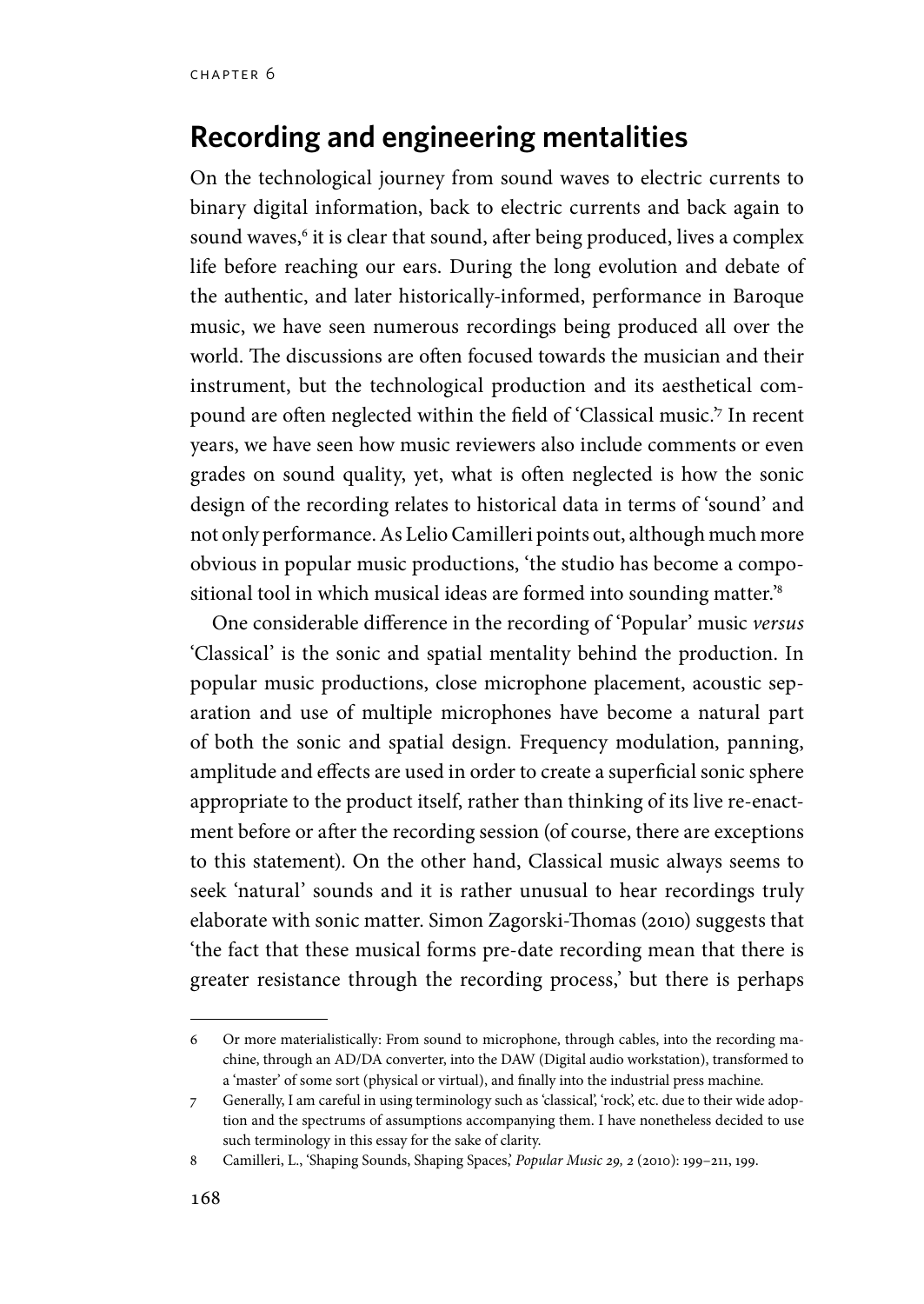more to it than that.<sup>9</sup> Thanks to Herbert von Karajan's will to explore and embrace the new recording technology from the end of the 1930s, there is no doubt that Classical music has joined the technological sphere. But when focusing on spatial and frequency exploration and modulation, the 'resistance' mentioned by Zagorski-Thomas proves more evident. Developments in the 'Classical' genre seem, up until today, to have focused more on high fidelity and the perfection of sound, rather than exploring *new* sounds and spatial placement (such as guitars all panned to the right and the accordion all to the left). When discussing high fidelity (hi-fi), Zagorski-Thomas brings into focus some requirements for good sound quality. The frequency range should be broad enough to retain all aspects of a sound, making the reproduced sound identical to its source (free of distortion and noise, and with loudness and dynamic range<sup>10</sup> being comparable to the original source).<sup>11</sup> Further on, he mentions two additional stipulations, maintaining spatial naturalness and life-like reverberation, which are often neglected as 'attempts to reproduce the full dynamic range of a concert hall in a small listening room would not create a very pleasing effect.<sup>'12</sup> Recent recordings have, however, proven to be more interested in elaborating on these points. We can often see a division between the sizes of the ensembles recorded, where orchestras are often sonically presented in a concert hall with the reverberation that follows, and ensembles are more widely panned and are perceived to be placed more closely to the listener. This is, of course, a natural phenomenon due to the physical size of an orchestra *versus* the chamber ensemble. An ensemble is more

<sup>9</sup> Zagorski-Thomas, *Stadium*, 263.

<sup>10</sup> The *dynamic range*, in the context of this paper, is the range between the lowest and highest sounding volume (i.e. amplitude) of an instrument or recording equipment. For example, a piano has a wider dynamic range than a flute using standard playing techniques.

<sup>11</sup> Paradoxically, after achieving best possible sound, the recording quality is reduced by half or sometimes even a fourth of its resolution to fit on a CD. Lislevand, R., *La belle homicide: manuscrit barbe* [CD], France: Naïve, 2003, was, as an example, recorded on a Nagra digital field recorder (24 bit/88.2 kHz resolution) which suggests that, in order to fit on a CD (with an industrially-standardized resolution of 16 bit/44.1 kHz), the resolution of the original file had to have been cut in half before it could be printed on a CD (Lislevand, *Homicide*, booklet: 27). Another oxymoron is the application of *dithering* in the mastering process, where one adds low levels of noise to the digital sound file in order to 'hide' digital miscoding and thus reduce the perceivable noise upon listening.

<sup>12</sup> Zagorski-Thomas, *Stadium*, 261–262; Although those willing to embrace the digital plug-in world are given many options in restoration and creation using reverb effects.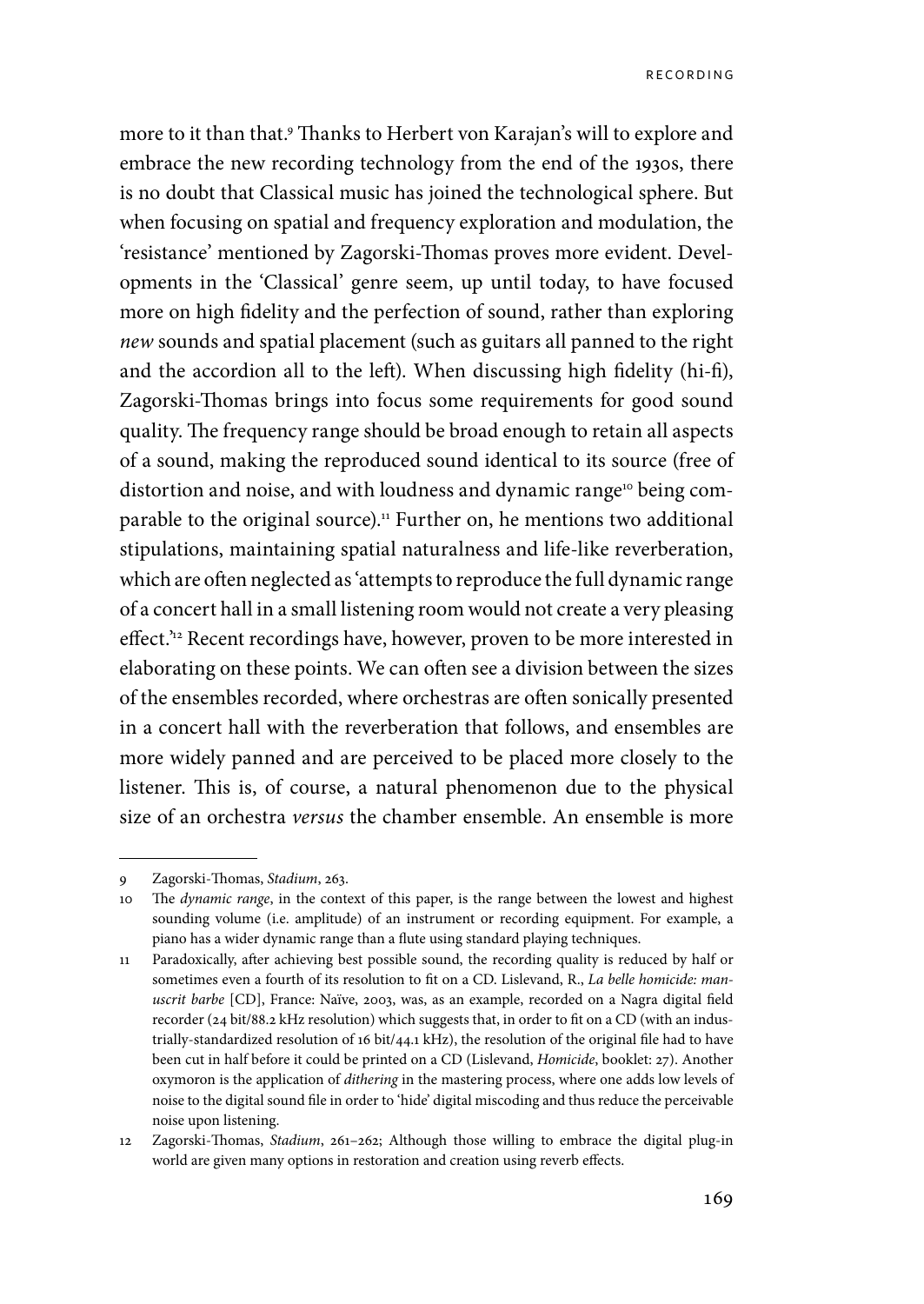likely able to appear in a smaller room, putting the listener closer to the instruments than a massive orchestra, and thus making the spatial distribution between the instruments more obvious. Turning towards film music we soon realize that the case is quite different. Whereas the 'Classical concert' recording tries to restore natural spatialisation, the modern film scores are recorded more 'hot,'13 'clean' (i.e. low levels of noise) and sonically detailed. Instruments are more three-dimensionally placed within the sonic frame (which does not need to reproduce reality), the perceived 'sonic headroom'14 appears larger, and featured instruments are emphasized when needed. In this case, the sonic treatment in film music becomes interesting if we turn to Early Music ensemble recordings (as well as several contemporary art chamber music recordings). For example, in the recordings *Forqueray: Pieces de viole avec basse continuë* (1995)<sup>15</sup> and especially *Santiago de Murcia Codex* (2010),<sup>16</sup> we see how headroom, spatial use, and hot level resembles more closely the mentality of film scores than recordings of later period classical projects. Solo recordings of lutes present a different case again, as can be heard in many recordings where the lute is placed at a certain distance, preferably in a church with quite a lot of reverberation. One of the exceptions is found in Anthony Bailes' recording *Lute Music of the Netherlands* (2012),<sup>17</sup> presenting a much more detailed, 'roomy' quality in opposition to his earlier recordings, *Gaultier:* 

<sup>13</sup> Within all analogue recording equipment, sound is processed as electrical currents. Recording 'hot' signals is a popular metaphor of maintaining a high level of electrical currents within the equipment through the recording process, making the physical wire within the electronic circuits reach a higher temperature (hence the use of the word 'hot'). This terminology has come into use also when using digital equipment as a signifier of the same recording mentality (note, there are wires in digital equipment as well). Some positive outcomes of this mentality result in increased dynamic range and better signal-to-noise ratio (i.e. the distance in volume between the inherent noise of music recording equipment and the recorded sound. Put simply, the greater the distance between sound and noise, the less the noise is heard during playback).

<sup>14</sup> The term 'headroom' can be interpreted in several ways. In this case I refer to 'headroom' as a metaphor of the perceived sonic space upon listening. This means, for example, that by modifying the frequency range, as well as reverberation, one can create an illusion of situating the recorded instruments in a more spacious room (especially on the perceived vertical axis).

<sup>15</sup> Pandolfo, P., Balestracci, G., Lislevand, R., Egüez, E., and Morini, G., *Forqueray: Pieces de viole avec basse continuë* [CD], Spain: Glossa, 1995.

<sup>16</sup> Ensemble Kapsberger and Lislevand, R., *Santiago de Murcia Codex* [CD], France: Naïve, 2000.

<sup>17</sup> Bailes, A., *Lute Music of the Netherlands* [CD], Germany: Carpe Diem, 2012.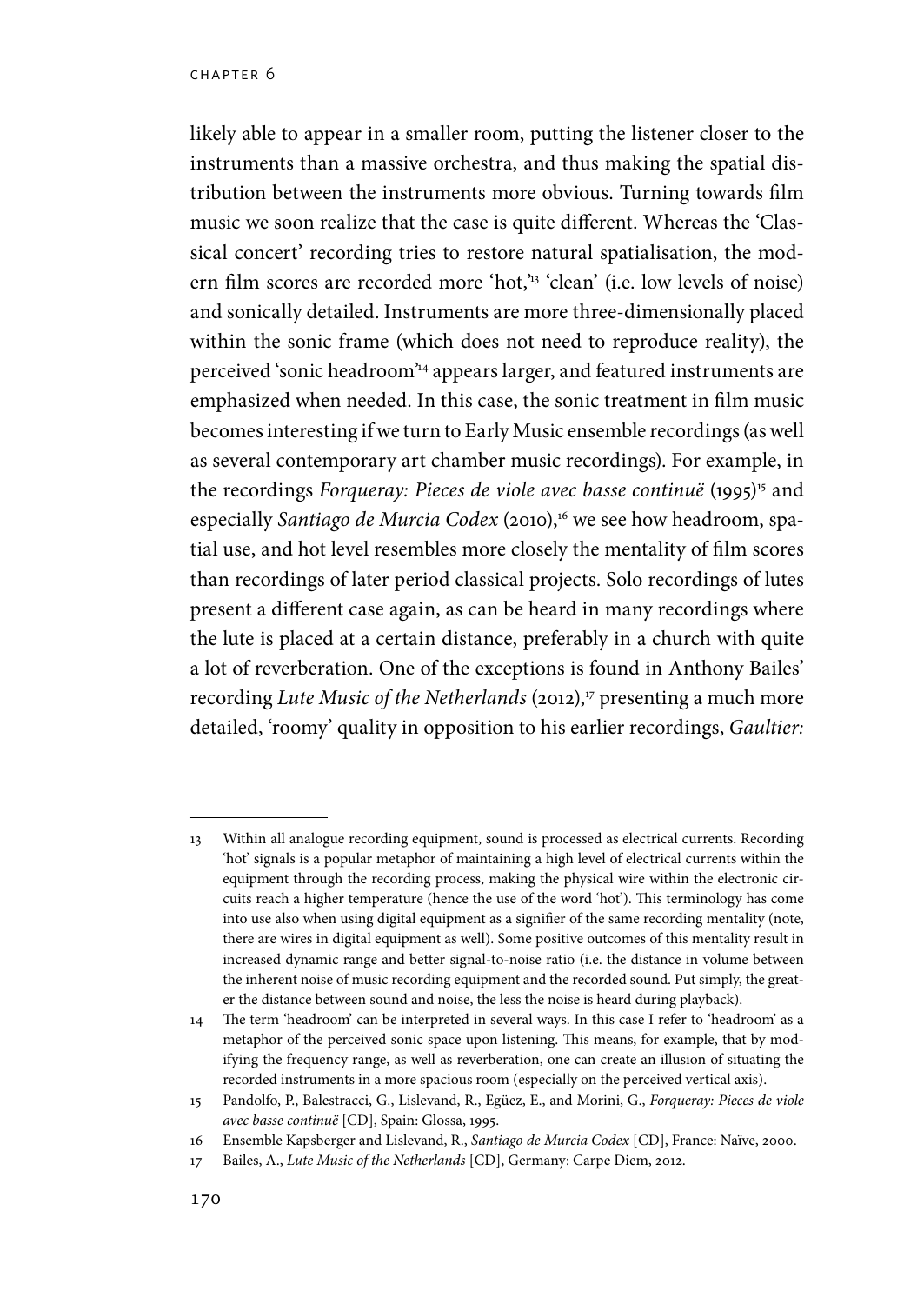*Apollon orateur* (2009)<sup>18</sup> and *Une douceur violente* (2011),<sup>19</sup> where the strong church-like reverberation is clearly present.

## Cosmetics and editing

One does not have to investigate much before realizing that there is a gap between what is produced on the recording *contra* 'live' on stage. Perhaps one important factor to consider in this context would be 'sonic memory.' As memory (in this case long-term memory) is triggered by repetition, it soon becomes evident that repeated listening to a recording makes the memory of it more consistent,<sup>20</sup> compared to a concert performance only heard once. Thus, it is understandable that a recording artist would wish to make that sonic sensory *autograph* flattering by editing the recording.<sup>21</sup> Also, when we cannot interact directly with the audience, we are also more interested in creating a good impression regardless of context and situation. Humans are, after all, human, and even the most accomplished musician sometimes wishes to be able to go back to a concert and do something a bit differently. In a concert this is, of course, not possible<sup>22</sup> but recording technology enables us to make those changes. Still, at a concert, small 'human alterations' or even mistakes are, to some extent, accepted but never so on a recording. As a microphone perceives more in a 'live' situation than our ears can, the musician becomes more self-conscious than perhaps they would have been in a concert. A small, unconscious body movement inaudible on a concert stage could certainly be audible on the recording, thus making the musician focus even more on controlling their movements; especially considering the possibility of turning up the volume, making the details and ambient noises even more

<sup>18</sup> Bailes, A., *Gaultier: Apollon orateur* [CD], Belgium: Ramee, 2009.

<sup>19</sup> Bailes, A., *Une douceur violente* [CD], Belgium: Ramee, 2011.

<sup>20</sup> Especially since cerebral regions activated by listening also appear to be active while remembering music; see BBC 'Musical Minds: Imagining and Listening to Music (Excerpt),' [YouTube video] 2009. Retrieved 31 July 2012, URL: http://www.youtube.com/watch?v=\_FkdDX--IaU.

<sup>21</sup> Camilleri, *Shaping*, 200.

<sup>22</sup> Although I did indeed participate in a concert once in Oslo where the piano soloist asked the audience if she could do her performance of a certain piece again as she did not believe she played it well enough the first time.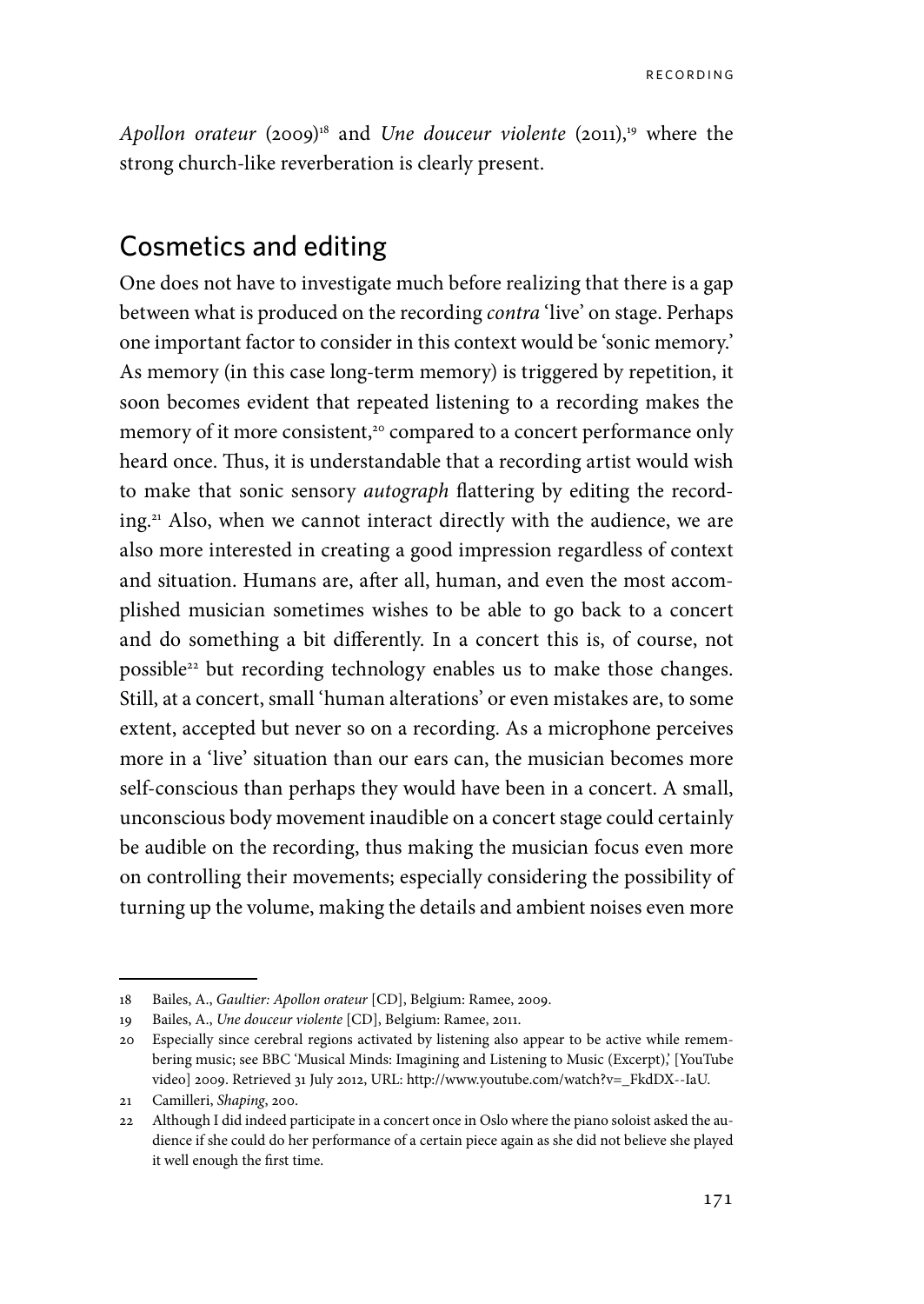evident. Those otherwise inaudible sounds suddenly interact with, blend with or even compete with, our recorded tone production.

## The Classical recording in a consumer context

Although recordings of Early Music perhaps wish to capture a 'natural' performance, placing the listener in the audience, they get edited and polished beyond naturalness. In addition to the mixing traditions previously mentioned and the performer's aesthetic agenda, this may perhaps have something to do with market criteria. Mixing engineer Dave Pensado comments (although in a different context than Classical music), 'Back when radio stations ruled the world, if you did a mix you only had to compete against other songs in the genre you were working in […], but now, in 2012, you have to compete against everything.<sup>23</sup> Modern audiences, thanks to the Internet, are often not only attracted to one or two genres alone. The same person could have hip-hop, rock and Classical music on the very same playlist, which inevitably places Classical music next to other genres with completely different sonic approaches. Pensado further makes a comment (a mix of humour and reality, as is often the case in his videos) that he mixes rock as if it was hip-hop. I suggest this also applies to Classical music to some extent, as modern technological possibilities and trends form our expectations of good sound (e.g. emphasized bass register and noise-free sound). This is not to say that a Classical piece would be mixed in the same way as a song by Rihanna. Rather, when a listener places a Classical piece on their playlist next to a rock song, they do not expect to have to, for instance, increase the volume every time a piece by Bach comes up, or have their 'ears explode' every time the next piece starts and the volume has been turned up too loud. This brings us to another crucial aspect of today's recording, mixing and mastering reality — the compressor. A *compressor* reduces the overall dynamic range of a recording (making quiet sounds louder and

<sup>23</sup> Pensados Place 'Into the Lair #42 - Working with Bass and Kick Drums.' YouTube video, 10'53'', posted by 'Pensado's Place,' retrieved 10 August 2012, URL: http://www.youtube.com/ watch?v=1OfSS3Py-Tk; I have omitted superfluous words like 'uhm', and repetitions of words while thinking of what to say in this quote.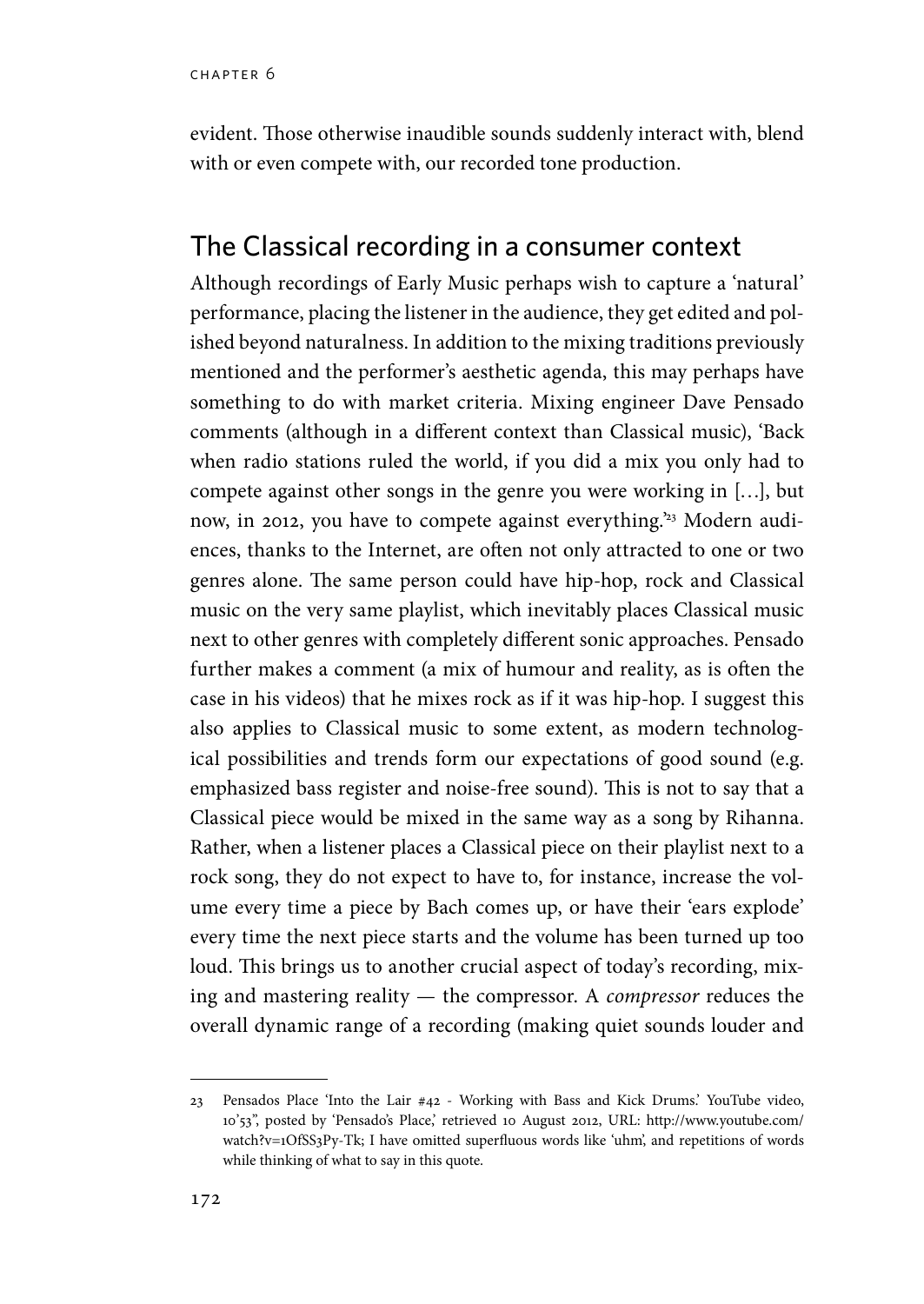loud sounds quieter), to allow the music to be played at higher volumes.<sup>24</sup> Compression is an integral part of most recordings today, independent of genre. It is used during production, post-production and in mastering. As it directly alters the natural dynamics of recorded music (making the dynamic range of the original performance narrower), $25$  compressors become essential to consider. (Especially in terms of 'authenticity' and music mediation). What's more, given the compressor's function as a sort of automatic volume controller, by increasing the volume of quiet sounds it makes the inherent production noise more apparent.<sup>26</sup> The compressor does not only affect the dynamics of the performance alone, but also the dynamic relation between the musician and their sonic surroundings. By extension, dynamic compressors are not only employed during the production process alone, but also, for several reasons (such as making music audible in noisy environments), during all types of broadcasting. Television channels, radio stations and online distribution all add compressors to audio signals. (Even the satellites directing TV and radio signals affect sound quality through their encoding into MPEG-2, or MPEG-4 formats incorporating AAC data processing.27 The music TV channel *Mezzo* is one of many channels streaming through such satellites.28) Obviously, a whole range of additional problems arises during music-streaming, but I will not treat these matters in detail here. One may rightfully argue that the CD is an obsolete and outdated recording medium, which is increasingly set aside by more modern technologies, such as streaming. In fact, initially, my idea was to include the more recent developments in stream-

<sup>24</sup> This process differs from another important method called *normalisation* that raises the whole sound to a chosen level related to the sound file's highest sound (both loud and quiet sounds get louder). Normalisation can only be applied following a completed sound file (while compressors can be used in real time) and does not alter the dynamic range internally as the compressor does (as it makes everything louder) and will thus not be treated in detail in this paper.

<sup>25</sup> In some dance genres the dynamic range gets compressed to a volume difference (between the loudest and the quietest sound) of between 2 or even 1 dB.

<sup>26</sup> Thus, we understand better why it is important to maintain a proper signal-to-noise ratio (see Note 8 for explanation) during the recording process in order to minimize perceived noise at later stages of the production.

<sup>27</sup> The AAC format follows the same principles as the famous MP3 format, using algorithms to extract all 'unnecessary' information (at least according to the algorithms) from the original sound file, making the new version take up less memory space and processing power.

<sup>28</sup> Lyngsat, 'Mezzo,' *lyngsat.com*. Retrieved 6 September 2017, URL: http://www.lyngsat.com/ tvchannels/fr/Mezzo.html.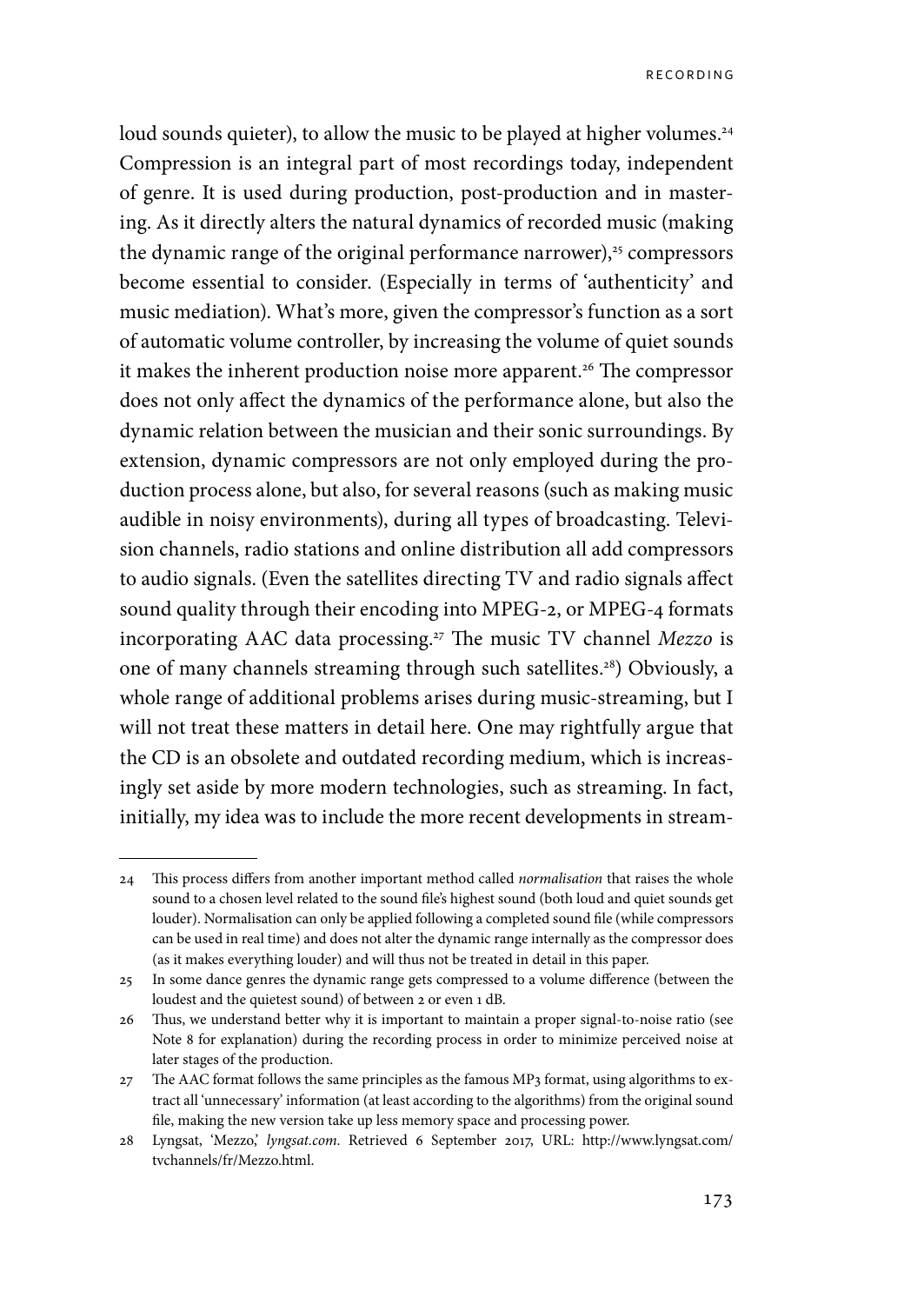ing on computers, smartphones and tablets, and the lute's appearances in gaming, film and 'second-life' virtual reality games as well, but the topic soon overwhelmed me, given the context of the present project. Not only because there are so many variations and possibilities to consider, but also because their technological use and repercussions vary from instance to instance. Furthermore, they present many hidden processes to which I have no access (both for practical and juridical reasons) which would make the consistency of the line of reasoning that I wish to present here difficult. What should be noted is that the technology used in modern streaming (and other types of uses) is based on the same principles as that of the CD. As such, CD technology has not only an archival, historical function, but also works to provide a pedagogical tool for understanding later technologies. That is, the underlying principles remain the same, upon which one must consider each separate distribution medium through their technological framework. (The latter is even further complicated by the fact that some people listen through smartphones, for instance, where both the streaming service, the phone itself and the earbuds all transform the sound in their own specific way. Clearly, it would be almost impossible to offer the reader clear options to optimize the fidelity of lute tone when played back on a tiny smartphone speaker, for instance, without knowing the specifications of all components involved. The CD, then, provides a common ground of standardised and disclosed processes which can later be transferred to other media services through dedicated reading on the relevant issues for a specific situation. Furthermore, as the main ambition in this chapter is not foremost a practical one — when we upload a sound file to YouTube, Distrokid or Spotify, for instance, we give up our hands-on influence on the result to their respective predetermined algorithms — but a theoretical one, to understand the biology of lute sound from a meta-perspective (which I return to in the final Conclusion), the now old-school technology of the CD recording will suffice. On this background, I will for the remainder of this chapter focus on the CD for the sake of clarity and efficiency, leaving discussions related to more recent technological developments to future projects which can treat the subject from more approachable perspectives.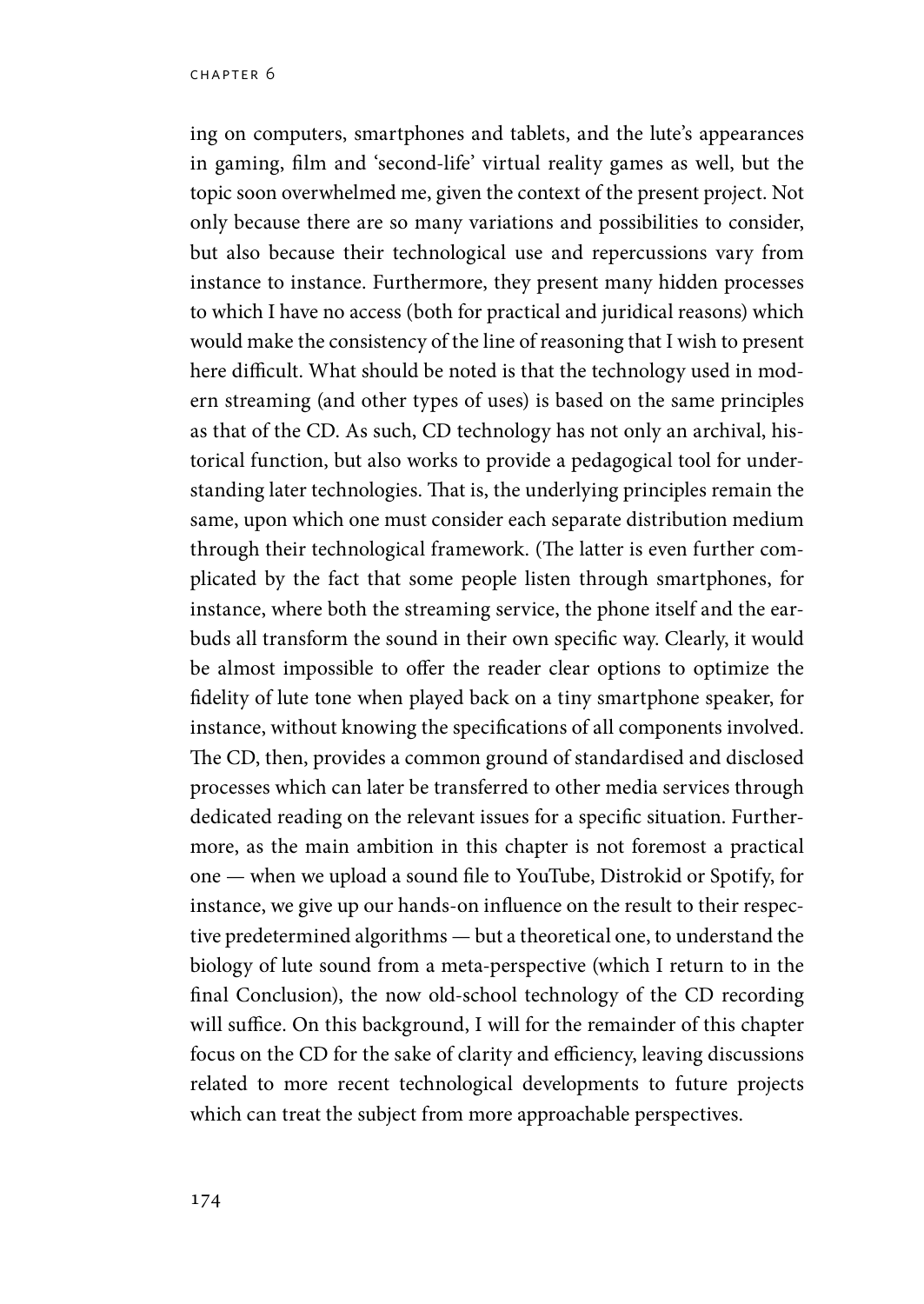## **Recording technology and authenticity**

There is a tension, then, between technology, performance and scholarly contributions that we must not fail to consider. Alan Moore states in his book *Song Means: Analysing and Interpreting Recorded Popular Song* (2012) that there is no single notion of authenticity. By directing us to five key moments in history towards developing 'authenticity' as a concept, Moore reveals several aspects in which authenticity becomes an issue: 1) the collecting of folk tunes and putting them to new use in creating nationalistic music; 2) the friction between autonomy and function, between the musician's self-realisation and the audience's expectations; 3) friction between music responding to market needs and music attempting to *annex* one in the emergence of rock 'n' roll; 4) the tension between an artist's accepted persona and their received transgressive persona; and 5) the opposition between mind and body. Moore's discussions, of course, direct themselves to recordings of music from a period of time other than the Early Modern period, incorporating a rather different cultural context (not to mention a different source and empirical reality). The second case of friction above (between autonomy and function and between the musician's self-realisation and the audience's expectations) stands out, in our case, as most obviously related to our situation. He writes:

On the one hand, an expression is valued because its production appears to rest on the integrity of the performer, an integrity that is read as secure, as in some sense comfortable. On the other hand, an expression is denigrated because that integrity appears, from the viewpoint of the critic, to have been compromised [...] the commonest attribution to the term 'authentic' in relation to music refers to the maintenance of the origins of a performance practice.<sup>29</sup>

On hearing an Early Modern CD, we perceive the musician's presentation of historical music. We listen to their attempt to interpret the written material, channelled through their personal subjectivity and integrity. The critic, then, does not actually criticize the 'authenticity' of that performance solely based on the written material it interprets (be it literature or a musical score), but rather based on the performance of

<sup>29</sup> Moore, *Song Means*, 262–263.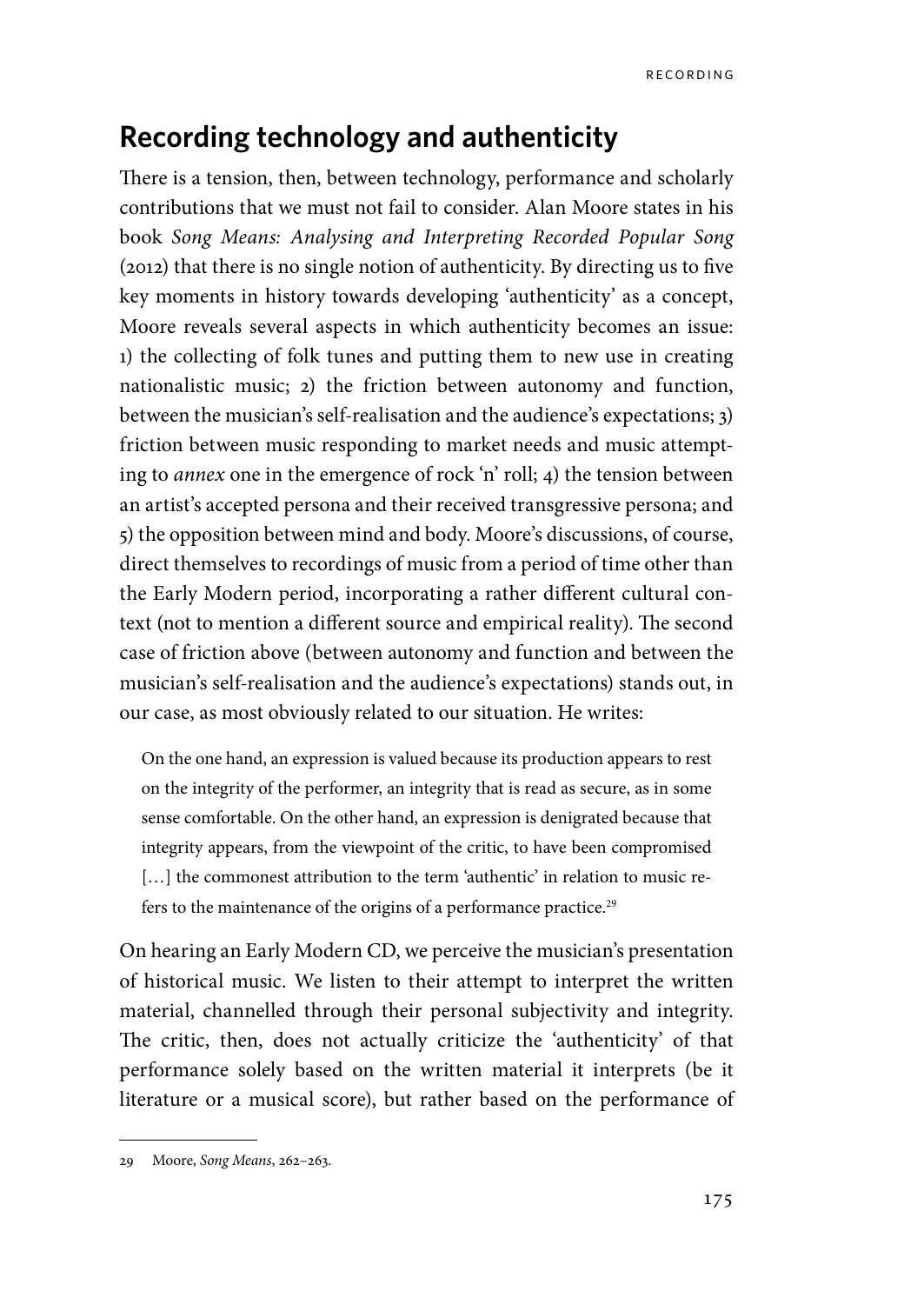that material as interpreted by the musician. Also, the lute tablature used to denote the lute repertoire I am concerned with here, by its very nature, is even more open to interpretation than regular staff notation and leaves much of its realisation to the integrity of the performer. The question of 'authenticity' is thus strongly connected to the musician's own historical understanding of baroque music tradition and the performance as presented on the CD. Moore further directs our attention towards two schools of addressing 'authenticity.' On one hand, we find 'authenticity' as 'purity to practice,' and on the other, 'authenticity' as 'honesty to experience.' In extension of the latter, Stephen Felds argues (cited by Moore) that 'authenticity only emerges when it is counter to forces that are trying to screw it up, transform it, dominate it, mess with it*.*' 30 The two practices are perhaps more difficult to separate when speaking of historical music than in speaking of modern genres such as pop, rock and jazz. To provide an example from my personal experience, one of the most frequent debates I encounter when talking to fellow lute players is that of whether one should or *can* play lute music on the Classical guitar or not, as it is not 'authentic.'31 The critic then assumes a judging role, claiming to possess the 'truth' of how music was appreciated and received in the seventeenth century and how it should be performed today. So, with Felds' comment in mind, 'authenticity' becomes a matter of right and wrong in order to protect one's own position, and this is, at least so I believe, a dangerous path to follow. It is crucial to be aware of the fact that those people fighting for this culture (in my case Early Modern lute music) live today, or at least in recent history. Our modern notion of 'authenticity,' then, is based on modern research projects — 'authenticity' becomes 'maintenance of the modern scholar's practice.' And this is why it is hard to separate the subjectivity of 'purity to practice' and 'honesty to experience,' at least in terms of scholarly works, as they solely build on a modern understanding. In light of this, we find Moore's perhaps most important argument:

<sup>30</sup> Keil, C., and Feld, S., *Music Grooves: Essays and Dialogues* (Chicago: Chicago University Press, 2994), 296, cited in Moore, *Song Means*, 262.

<sup>31</sup> Of course, I frequently meet with opposing opinions as well. I recently had the good fortune to perform Antonio Vivaldi's concert for two flutes in C major together with a famous flute player who, right before we entered the stage, amusingly said to me: 'Vivaldi is dead. We can do whatever we want.'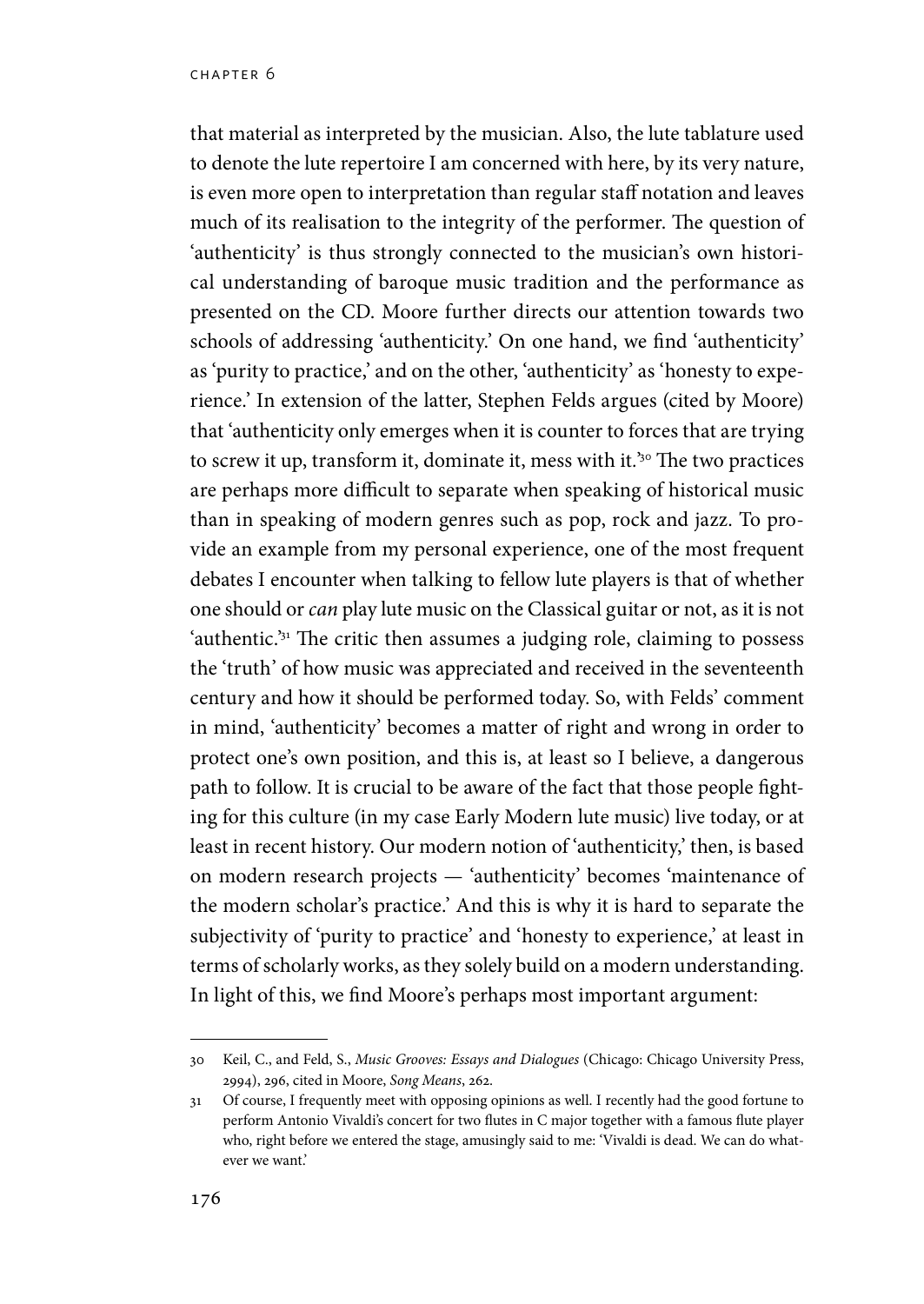**RECORDING** 

[M]eaning is not embedded in the music listened to, but is discovered in the act of listening, and I can see no reason why attributions of authenticity that are, after all, an aspect of meaning, should fall into a different class. This means that any analysis that claims that a particular song, or a particular performance, is authentic must be regarded with suspicion. […] 'authenticity' is a matter of interpretation that is made and fought for from within a particular cultural and, thus, historicized position. Like all meanings, it is ascribed, not inscribed*.* 32

'*Ascribed* authenticity,' then, questions the integrity of the subject with whom we relate, making the musician the actual focal point. It may be, as Moore puts it, more 'beneficial to ask who, rather than what, is being authenticated by that performance.'33 If we let 'who' signify the 'recorded performer,' we can see how the technological aspects (such as recording equipment, aesthetical choices and market expectations of technological performance) provoke questions of how the modern Early Music performer is authenticated through the CD. Recall the many aspects altering the sound, not only by perceived frequency content, but also dynamically and spatially. The music we hear on the recording is something other than what we would hear sitting in the same room next to the musician (not only from an ecological point of view but also from a pure, cognitive-perceptual viewpoint). The 'live' musician is transformed into a medium that evidently did not exist in the Early Modern era and so becomes a construct of Other — a representation of a constructed musician. As a result, we may ask ourselves if the 'authentic Early Modern music CD' is in fact plausible or even possible?34 The Early Modern music CD balances between, or becomes the *nexus* of, the different aspects of a CD production's construct. Thus, on one hand, we have the production team (performer, recording team, producers, manufacturers, etc.) and on the other, the scholarly dialogue with the past (empirical data, scholarly work and theorisation). So, within the sonic autograph of an Early Modern lute music record, we meet the need to carefully balance the performer's artistic intentions and the musicological foundation

<sup>32</sup> Moore, *Song Means*, 265–266.

<sup>33</sup> Moore, *Song Means*, 260–271.

<sup>34</sup> We see how Zogorski-Thomas' hi-fi criterion, referred to earlier, of reproduced sound being identical to its source, suddenly must be regarded from other perspectives.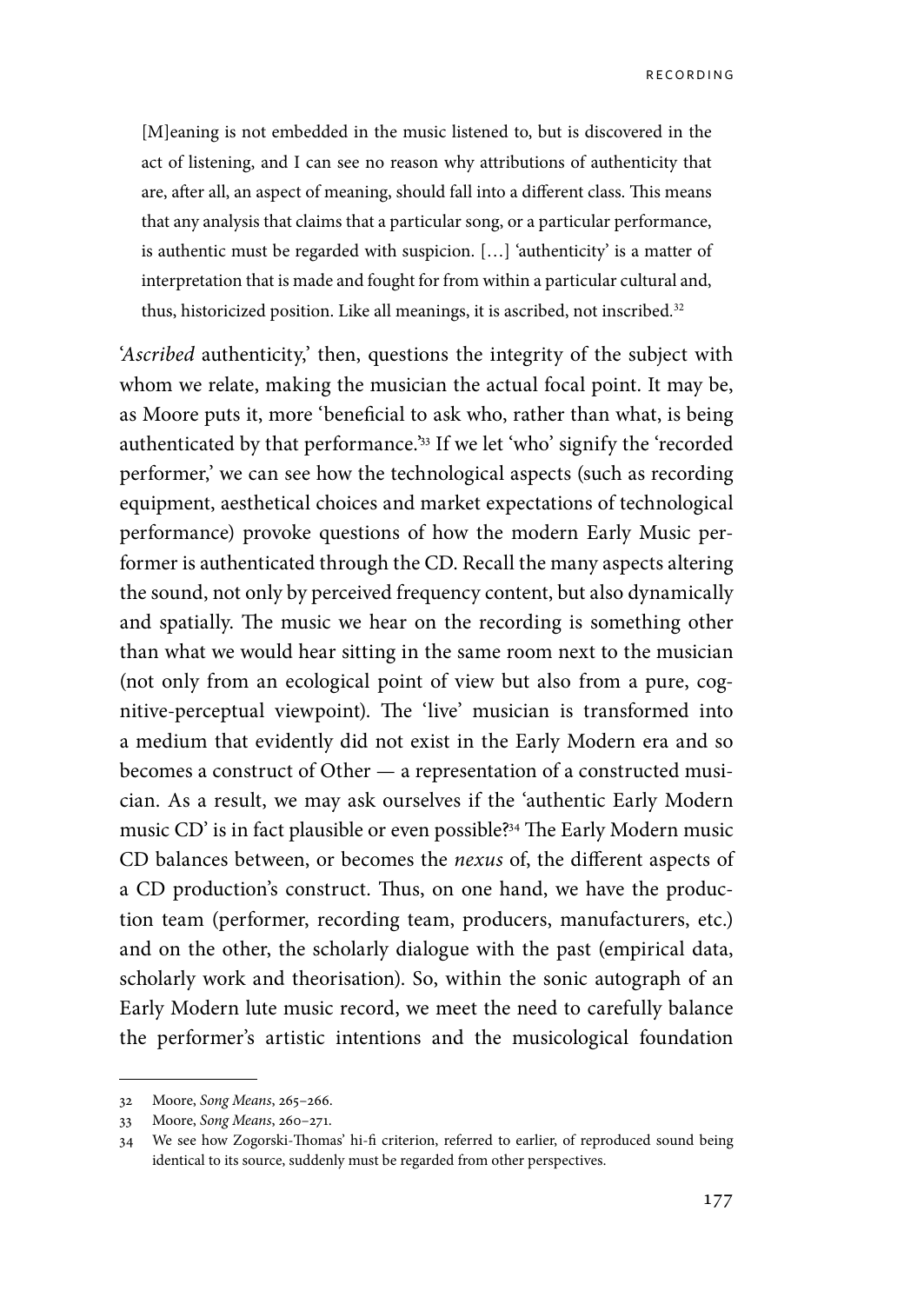behind the music (whether empirical or subjective) with the listener's own expectations. Following previous discussions, it is not hard to argue that the truly interesting aspect in our case is perhaps not the aesthetical choices, authentication or sonic design *per se*, but the unforeseen and perhaps unexpected results of interaction between music, research and technology. Furthermore, what we see is how the perspectives presented in Chapter 5 are also valid here. The matter of positioning ourselves through tone production as self-expressive acts is now transferred to the technological realm. We can now speak of how the recorded music positions us within a social construct, how it is judged (e.g. attitudes regarding authenticity) and how we preserve our self and identity. I find this multifaceted perspective on recording fascinating, as it works against viewing the singular recording as merely an artistic product, but rather reframes the singular recording as part of a self-representation and self-formation. By constructing and designing the sound on a CD, for instance, we deliberately work with the re-representation of our tone production. It is then easily argued that recorded lute sound must be seen as an entity other than the original performance and performer, and that within an analysis it must be judged on its own merit (this has, in fact, already become the practice of most musicology, taking the recording as case).

The question of authenticating the performer, then, must be addressed at the intersection — the dialogue — between performer and recording, in the relation between the sum of technological production and, to borrow Philip Auslander's terminology, musical persona.<sup>35</sup> This is, however, somewhat troublesome. If recorded lute sound has become something other than lute sound itself, as a result of the processes behind its appearance, then how can one authenticate the other? Perhaps authentication of the artist is rather to be sought, where they approve of the final recording; it authenticates their vision of how they wanted it to sound — the vision is authenticated through the recording process. There are, of course, many other instances where authenticity can be ascribed and debated: How is a recording authenticated by its audience? How is it authenticated, to use

<sup>35</sup> Auslander, P., 'Musical Personae,' *The Drama Review 50, 1* (2006): 100–119, http://www.posgrado. unam.mx/musica/lecturas/interpretacion/complementarias/perspectivaFenomenologica/Auslander\_Musical%20Personae.pdf.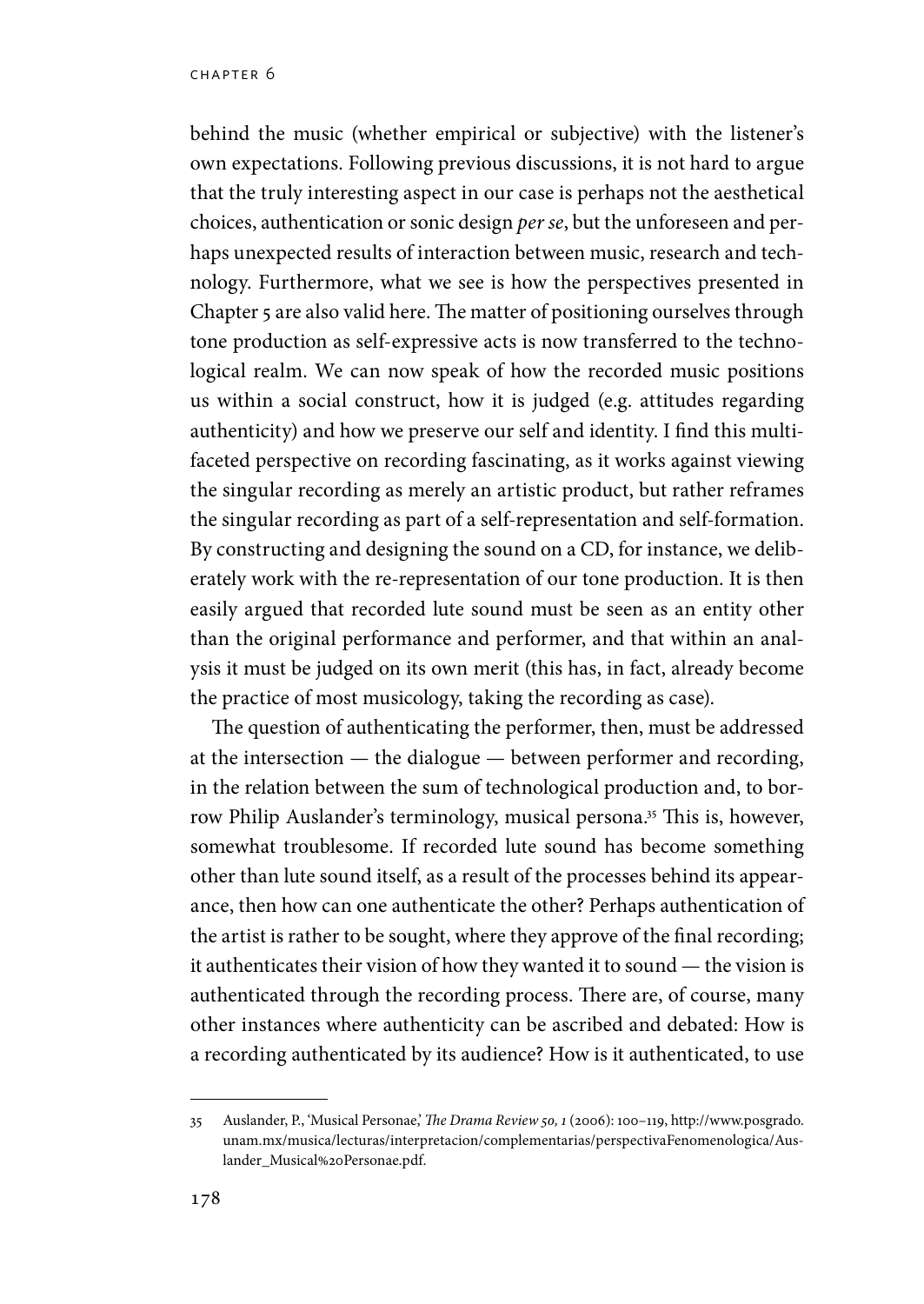Serge Lacasse's terminology, at an *archiphonographic*36 level?37 How is it authenticated by the record label (for instance: 'this is how our productions should sound,' 'this is our sound')? Situations like these cannot be treated without incorporating cultural and social aspects in order to deal with them; as I am not concerned here with the cultural implications of recorded lute sound but rather its transformation and how it evolves, I will not go any further into these topics. It follows, then, that we cannot simply speak of the authenticity of a lute recording without bringing it into a cultural and social relation, presenting a set of parameters around which the discussion will evolve. Authenticity, then, can be seen, at least from the line of argument that I have pursued here, rather as a tool for cultural discourse than for authentication itself (audio forensics, of course, uses the term 'authenticity' differently, but their process is somewhat different from what I am trying to depict here).

# **Technological considerations — approaching a biological perspective**

Jack Martin and Tom Jessell state in *Essentials of Neural Science and Behavior* (1995), that '[c]olors, sounds, smells, and tastes are mental constructions created in the brain by sensory processing. They do not exist, as such, outside the brain.'38 Sound is only, in reality, physical movements of particles (see Chapter 4), and it is not until it passes the ascending neural auditory pathway (from the outer ear, through its cochlear transcoding, all the way through the brainstem to the higher processing of the cerebral cortex) that it becomes music. Consequently, it becomes evident that technology *per se* physically blends with the original instrument before reaching our perception as one unit. By following the sound of lute chronologically throughout the recording process, using

<sup>36</sup> 'In the first area, we find a single item, archiphonography, which is concerned with relationships occurring at the highest, most abstract level. Paraphrasing Genette, it consists in the entire set of general categories—types of discourse, performing styles, musical genres—from which emerges each singular phonogram;' Lacasse, *Intertextuality*, 496.

<sup>37</sup> Lacasse, *Intertextuality*, 496–497.

<sup>38</sup> Kendall, E., Schwartz, J., and Jessell, T., *Essentials of Neural Science and Behavior*, International edition (USA: McGraw-Hill, 1995), 370.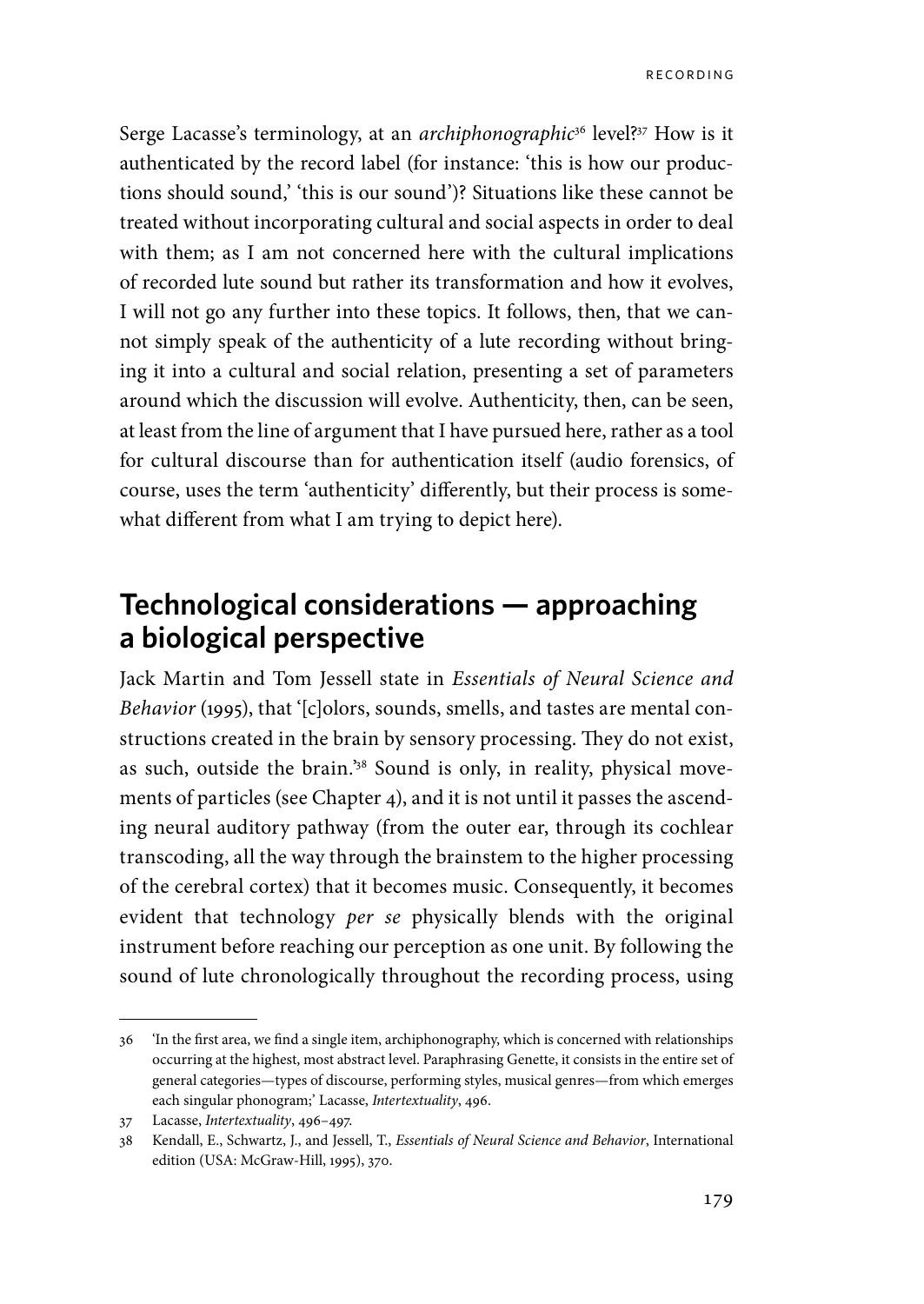a computer to store the sound until it reaches the state of a physical CD following the Red Book standard, we can see how tone production and the recording process live a more complex life than a simple documentation process. In fact, we see how the original lute sound is deconstructed and remodelled through a process where every action and decision take part in shaping our tone production. Let us now review the process step by step.

#### **Microphones**

The first stage of lute sound transformation is through the microphone, a so-called transducer, where periodic pressure waves are converted into electric currents. When sound reaches the microphone, it makes the membrane inside of it move according to the pressure waves it perceives. Through electrostatic (condenser-type microphones) or electromagnetic (dynamic-type microphones) principles, an electric current is generated that reproduces the sound by alternating the electric current. Obviously, the design of the membrane plays an important part in the sound it produces. A dynamic microphone membrane is heavier to move than a condenser, making the response to the sound it perceives somewhat slower. Another factor to consider in terms of microphone design is its characteristics (i.e. at what angle from the centre of the microphone it perceives sound). Omnidirectional microphones perceive an equal amount of sound from all around, no matter the angle; cardioid microphones perceive most from in front, which decreases in proportion to the increase in the angle from the centre, receiving next to nothing from behind (depending on the particular microphone); bi-directional microphones perceive sound that reaches them from behind as well as from in front, but not from the sides.

These characteristics can be used close to the instrument for more direct sound, placed at a distance to record the acoustics of the room, or in pairs to record stereo. As soon as multiple microphones are in use, one risks phase problems such as comb filtering; this is especially important to consider when using pairs of microphones in stereo configurations, as they are often relatively closely spaced (see Chapter 4).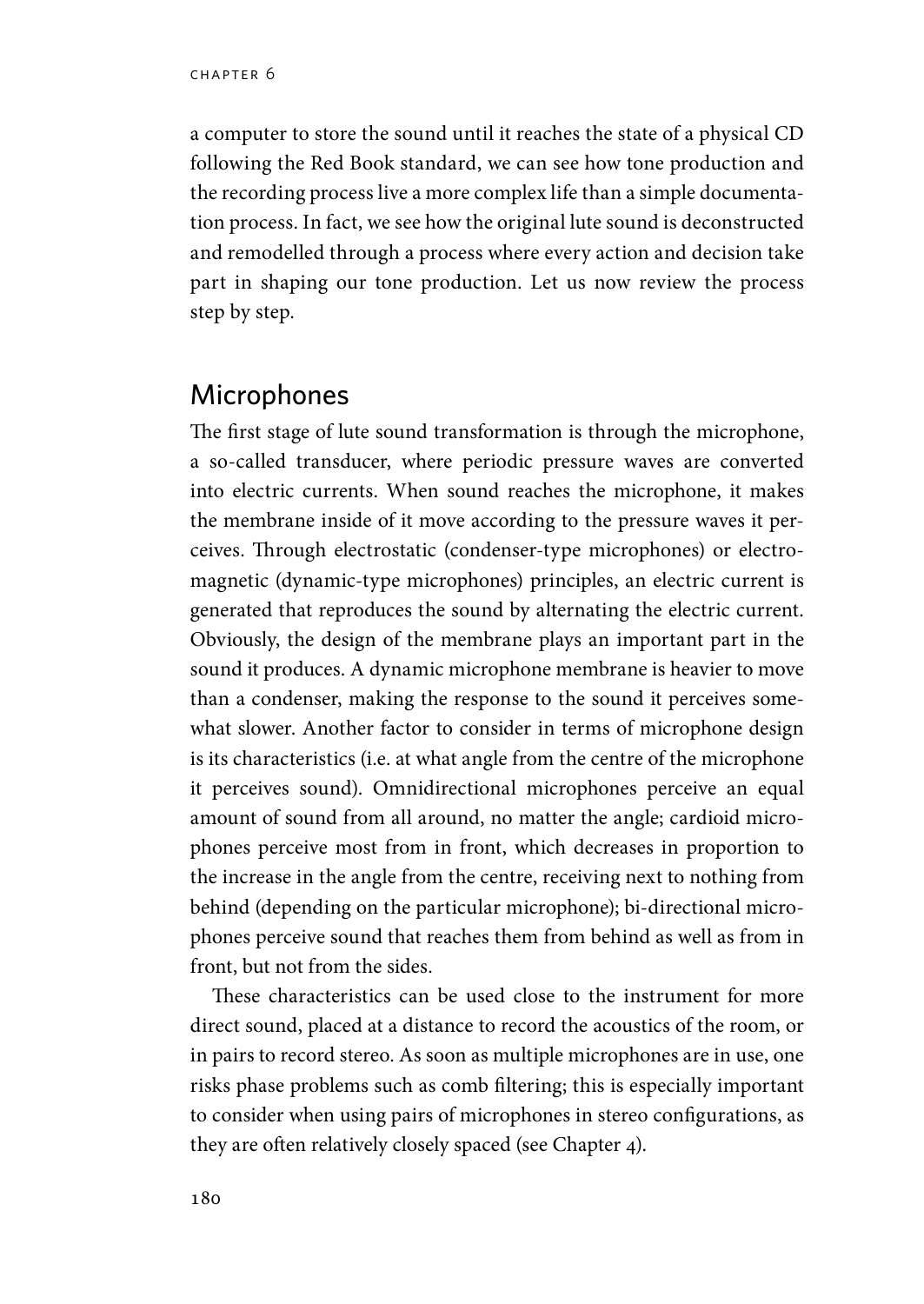A microphone will also inevitably perceive the environment in which it is placed. The closer to the instrument, the more of the direct instrument sound is captured; the more distance from the instrument, the more the room is heard. Also, the closer the microphone is placed to the instrument, the more its timbre is altered, as all instruments project different frequencies in different directions. Additionally, the characteristics are crucial when setting the ratio between instrument and room sound. An omnidirectional microphone facing an instrument will capture more of the room than a cardioid microphone would in the same place. Further, the microphone actually perceives more noise from the environment than what we hear upon listening in the same situation, as our minds emphasise the sounds they find most interesting (and that is usually not noise, for instance, from lamps or the refrigerator). This means that the sound forwarded by a microphone is a distorted version of the internal balances of the auditory scene when compared to how we perceive the environment where the microphones are placed; however, when listening to the sound recorded through the microphones, we perceive the noise in the same way as the microphone picked it up. Of course, some of the noise we hear on a recording may stem from the equipment's self-noise; I will return to this matter very soon. It becomes clear, then, that microphones, and the way they are treated, are considerable contributors to recorded lute sound. If we were to admire a recording of lute music, finding the sound of the lute precious, we would perhaps ask ourselves: 'Wow, that sounds nice! Which lute is it?' but perhaps our enquiry would be more properly expressed by 'Wow, that sounds nice! What lute *and* technology have been used?' However, as it becomes clear that the construct of microphones (and other electric equipment) is indeed important to consider, I must also briefly address the electrical circuitry from which it emerges.

#### Into the circuit  $-$  join the resistance!

In the end, a mixing engineer (whether they are also the artist or the producer) works by modulating electric currents. The dB measured by LED's or a VU meter on their analogue mixer is not actually dB SPL (sound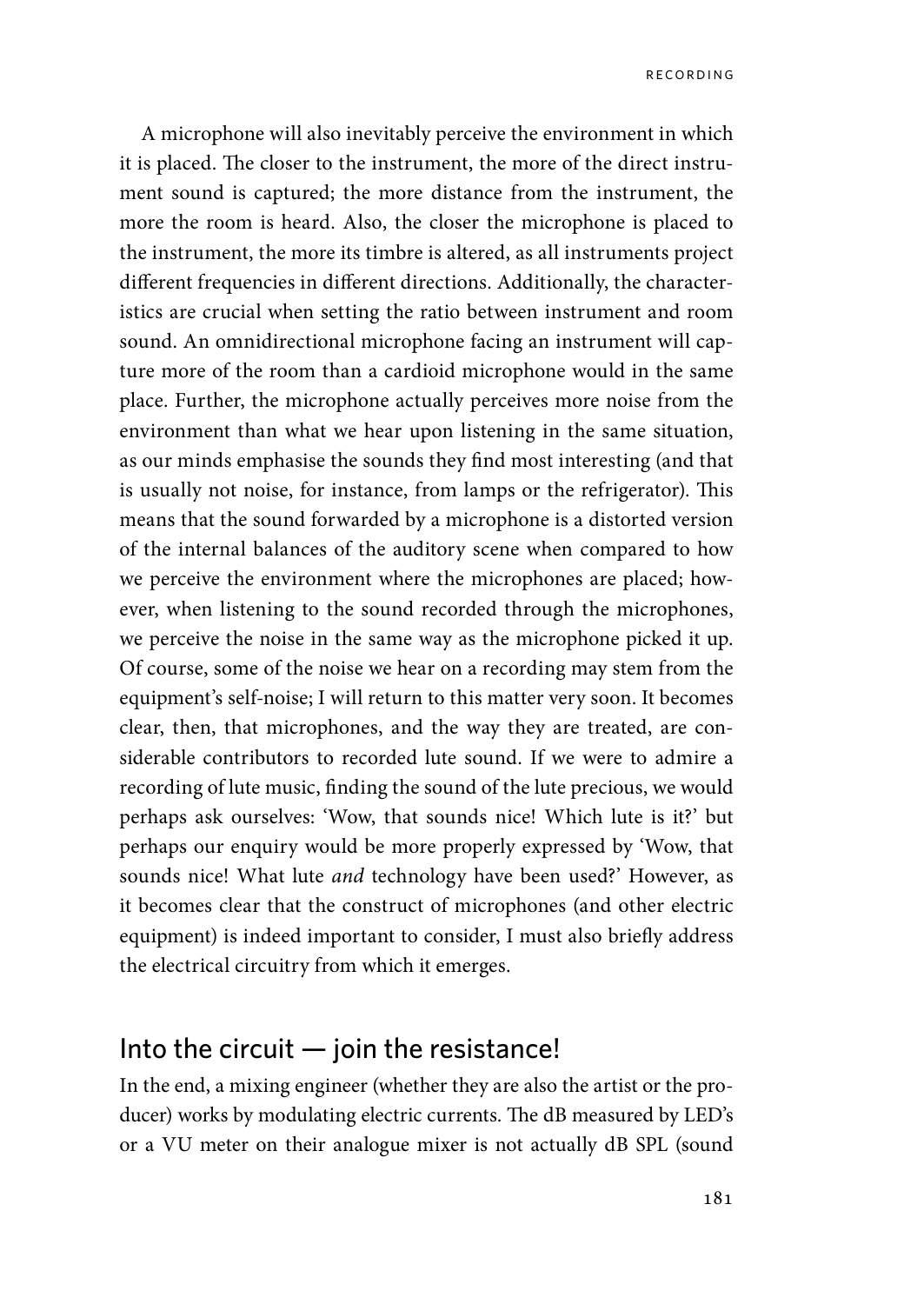pressure level) but in fact dBv (voltage).39 Also, all recording equipment has its own sound; Api, SSL and Neve, for instance, are textbook examples of this, as they are quite easy to separate aurally when compared. The specific colour that each of them possesses depends on their design (both internally and externally), which components have been used and how in the electric circuitry. While preparing this chapter, I made a journey of discovery by opening up a small four-channel mixer I have at home, to see what I found inside. (Due to legal considerations, I will not provide any exact information on the manufacturer's identity or product identifiers for each separate component; I will only refer to their type and function.) The channel strip (i.e. the pathway the recorded sound travels from input to master section) consists of input, a three-band equaliser (EQ), pan pot, auxiliary send and return pots.40 Interestingly enough, what I found inside was just a number of resistors, capacitors, transistors, diodes and internal circuits (IC's).41 A very brief mention of the function of each of these will suffice to unveil why it is interesting. A resistor provides resistance to the current that enters it, lowering the voltage; a capacitor charges and stores voltage, only to discharge it slowly when the power is cut off; a transistor can be seen as a specific kind of relay that can be used to amplify a signal; diodes ensure that electrons can flow in only one direction, often used to protect components; finally, IC's are actually circuits capsuled in a small plastic box. In my quest into my mixer I could identify two different IC's: An operational amplifier type that amplifies the signal considerably; and a voltage comparator type that compares two signals and passes on the strongest of the two. The interesting part, I think, is how our lute sound has now been reduced to energy storage, energy resistance and amplification. We can perhaps say that in speaking of acoustic sound, we focus on sound propagation, whereas in terms of electric circuitry it is more about

<sup>39</sup> When speaking of electricity there are four parameters that we deal with: *voltage* (V), *amperage*  (I), *resistance* (R) and *wattage* (W)*.* Voltage refers to the force in which electricity is conducted; amperage is the current (i.e. flow) per second; resistance is the resistance the current meets when travelling through matter; and wattage is the labour produced by the others.

<sup>40</sup> I will not go into detail on the function of these controls as it is not directly important for my line of argument; for more information on what mixers are and can do; see Huber and Runstein, *Recording*.

<sup>41</sup> Obviously, the manufacturer does not wish people to see what is inside without breaking it, so I can only refer to what I saw through my investigation.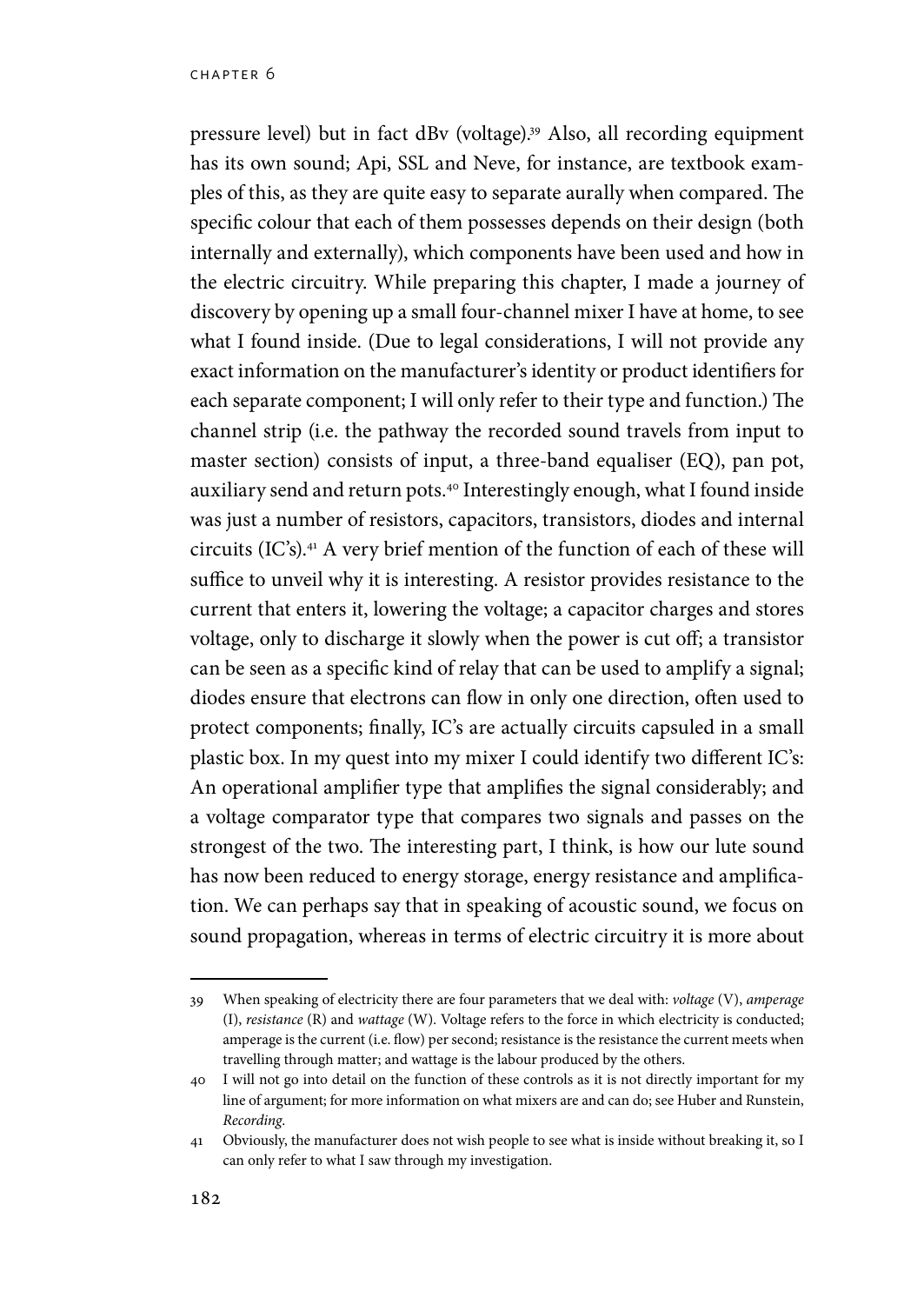forming the signal; in other words, in dealing with acoustic signals we try to understand what happens and how we can deal with it, but in electric circuits we need to focus more on what we create, how it can be created and how that creation shapes the original sound.

It is not always easy to grasp directly how these basic functions can, for example, select frequencies (as we see in an EQ for instance), morphing them into a new sound. To give an example of how this can be done we can turn our focus towards a very simple EQ circuit that can be applied in speakers, recording equipment and playback hardware. At first, we can construct an easy low-pass filter (i.e. low frequencies are passed and higher frequencies are attenuated) by placing a resistor in series with a nonpolarised capacitor; the capacitor builds up and stores voltage exponentially over time and a resistor reduces voltage. It is in the relation between these two that we can construct a cut-off frequency (see Equation 6.1):

$$
f_c = \frac{1}{2\pi CR}
$$

**Equation 6.1.** Equation for calculating the cut-off frequency in a simple RC circuit.

C is the capacitance in farads, R is the resistance in ohms  $(\Omega)$  and  $f_c$  is the cut-off frequency. So, if we have a resistor of 10 k $\Omega$  (kiloohms) and a capacitor of 15 nF (nanofarads), we provoke a cut-off frequency of 1061 Hz. Now, if we were to reverse our circuit, placing the capacitor before the resistor, we would achieve a high-pass filter (i.e. passing high frequencies and not low), and by employing the same mathematical formula, we can calculate its cut-off frequency. By extension, if we want to create a band-pass filter (attenuating frequencies both higher than and lower than certain frequencies) we simply combine the two, making the current pass through a low-pass filter before a high-pass filter. Auditory circuitry, then, is simply about altering and moulding electric currents employing simple components in a specific sequence.

The fact that sound is now processed as electric currents presents us with some potential problems; electromagnetic and electrostatic energy may enter our circuits and produce noise that we did not intend to record in the first place. Also, each piece of equipment we use produces some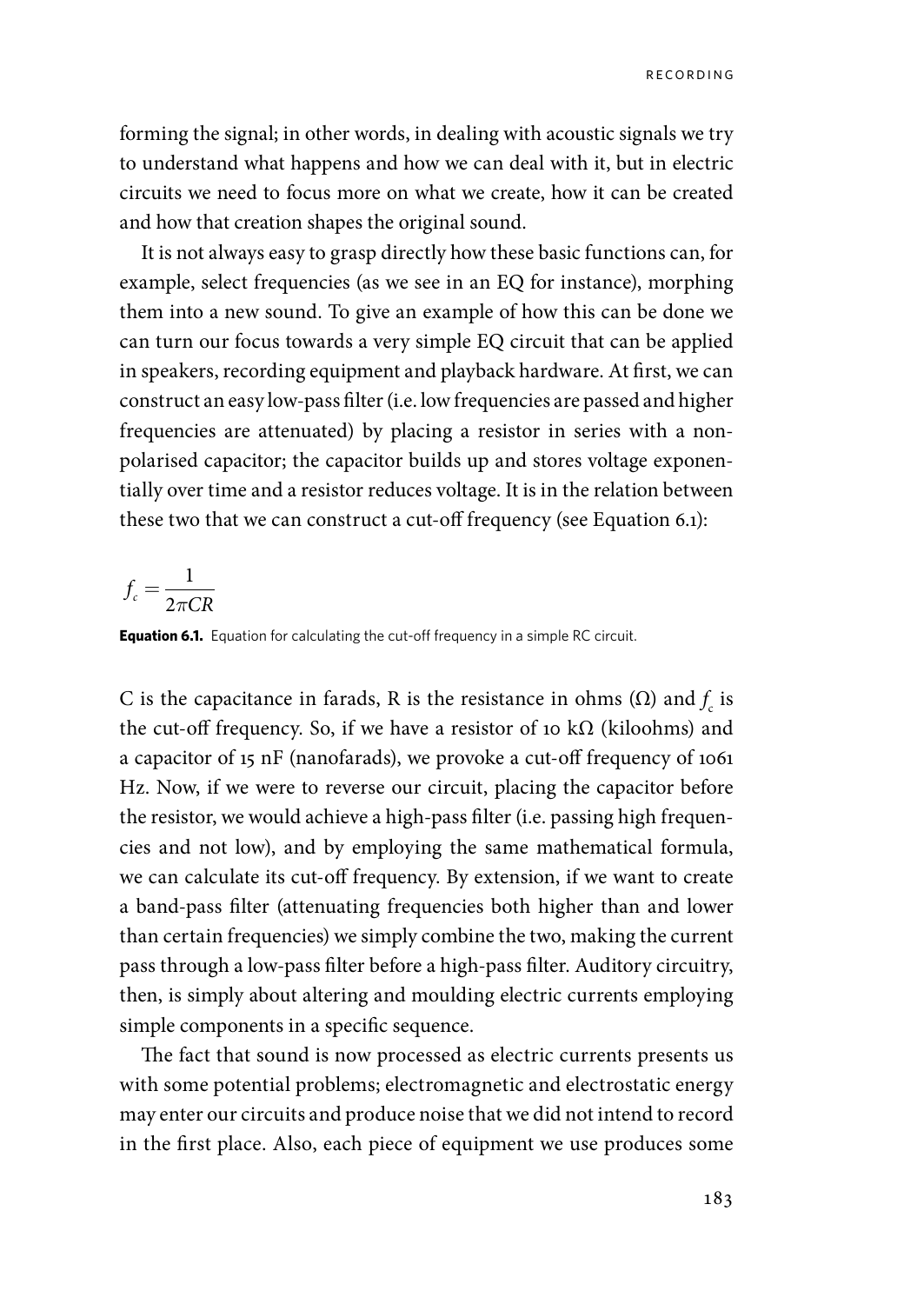level of self-noise (information in so-called 'specs' normally accompanies equipment to inform the buyer of these conditions for that specific product). Recording hot levels (i.e. recording at the highest possible volume without disturbing the signal, making the physical wire hotter) is one way to deal with self-noise. Increasing the volume when recording makes the recorded signal much louder than the noise — increasing the so-called signal-to-noise ratio (S/N ratio); the low amplitude noise can later be cut off, perhaps by using a gate (i.e. a tool where all sound below a certain dB level is silenced; of course, not without more or less affecting the frequency construct of the recorded sound). If the recorded signal is too low it blends with the self-noise and becomes next to impossible to separate without severely compromising the sound; so, we see that the S/N ratio is in fact important to consider. The question we must ask then is: how does increased amplitude upon recording affect the captured sound? Allow me once more to employ some basic physics. Newton's second law of motion  $(F = MA)$  teaches us that acceleration is proportional to the force that is applied to it.<sup>42</sup> Therefore we must differentiate between two instances: Firstly, when two identical sounds are played at the same time, the amplitude doubles accordingly (a 6 dB amplitude becomes 12 dB and a 1dB amplitude becomes 2 dB); secondly, when volume is turned up in a circuit, more voltage is presented to the entire signal, meaning that whether the amplitude of that signal is 2 dB or 50 dB, they both increase with the same force  $(2 dB + 6 dB =$ 8 dB; 50 dB + 6 dB = 56 dB). (All this can be traced back to the earlier-mentioned phase issues, such as comb filtering.) This is interesting if we consider that when music is being played through two closely-spaced speakers, both of these instances will occur; increasing the volume will induce an equal amount of voltage into the circuitry, but the identical parts (not to mention the non-identical parts) of the two sound streams (i.e. coming out from the left and right speaker) will behave differently, according to the basic principles stated above. From this we learn that a hot level will eventually influence the amplitude of the recorded signal;

<sup>42</sup> The equation has, of course, been much refined, by Albert Einstein among others, since Newton first presented it, but this is beyond the realm of this chapter.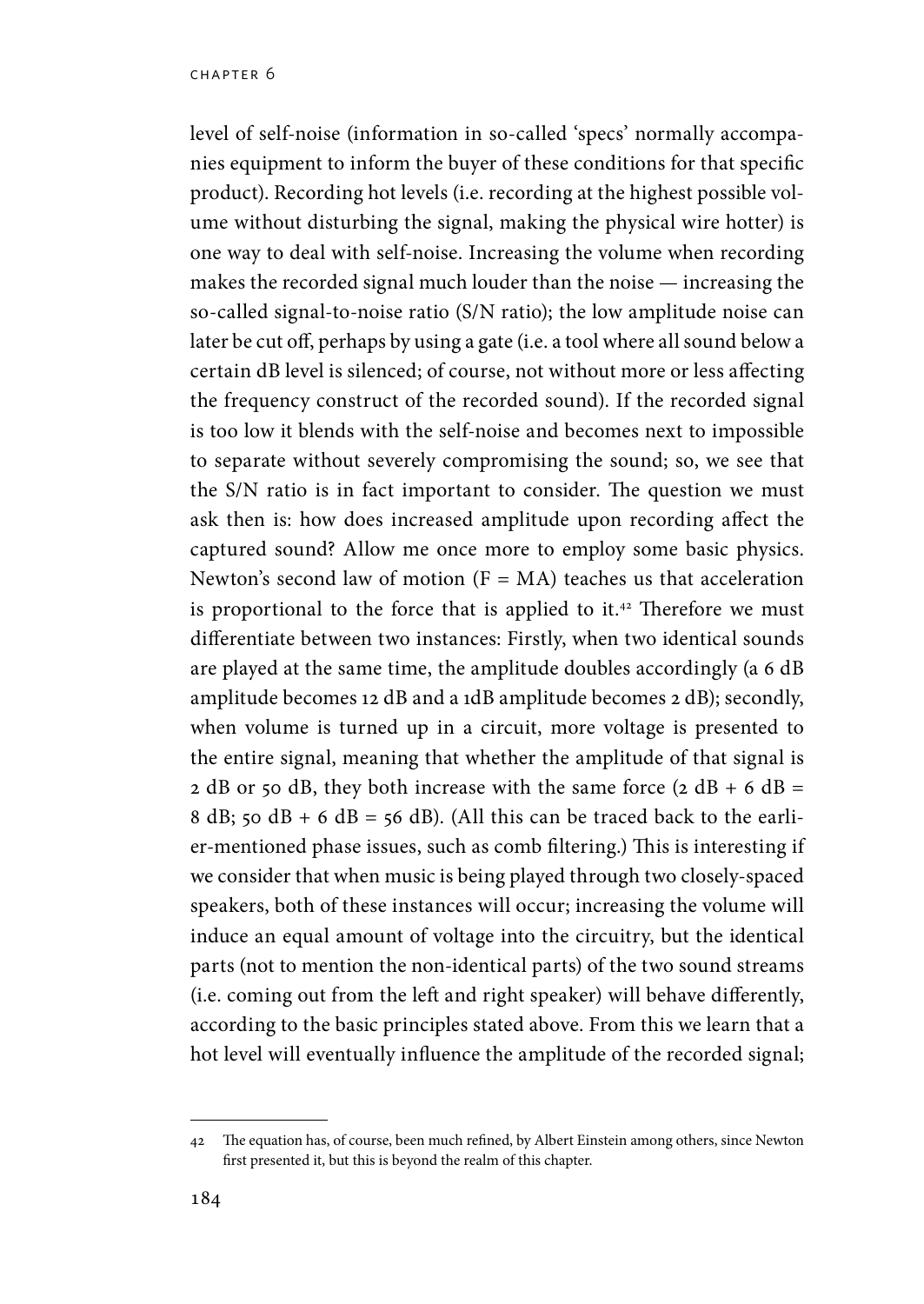however, vast numbers of factors appear (more than we can investigate in this context) such as: where the speakers are placed within the room; what the acoustics of this particular room are; and what everything is made of (both speakers and room). The list goes on. To bring this exploration to a close, we can state that the level of voltage induced into the circuitry (at least at later stages in the process) affects lute sound. In conclusion, we see that electric circuits and the design of equipment (such as microphones, amplifiers and mixers) not only transfer sound from one instance to another, but also transform lute sound; yet, as we will see, this is only the first transformative process which lute sound encounters.

### To bits and pieces — on PCM, Nyquist and jitter

So, the question then is, what happens when lute sound enters the digital domain? The keyword here is pulse code modulation (PCM).<sup>43</sup> PCM is a technique where one takes digital snapshots of a sound. An analogy from the movies can provide a quick introduction to the process: A film consists of thousands and thousands of still images; by fast-forwarding the film in front of a projector, we perceive the fast-going sequence of still images as moving pictures. The same (almost) applies to PCM: The film itself represents the time domain and each separate image represents quantisation. Since we are dealing with still images, it follows that we must divide time into segments of representation. In films we can speak of a frame rate of 24 frames per second (i.e. every second you are presented with 24 still images in succession). In audio, however, we speak of frequency rate. If the frequency rate is 44.1 kHz, it means that every second the ears are exposed to 44,100 still images of the sound. Each sonic still image consists of data describing the positive or negative amplitude at that moment out from a pre-set grid. To put it briefly, a 24-bit rate provides a denser grid (enabling each reading to be closer to the original sound) than an 8-bit rate (see Fig. 6.1 below).

<sup>43</sup> To be more exact, *linear pulse code modulation* (LPCM).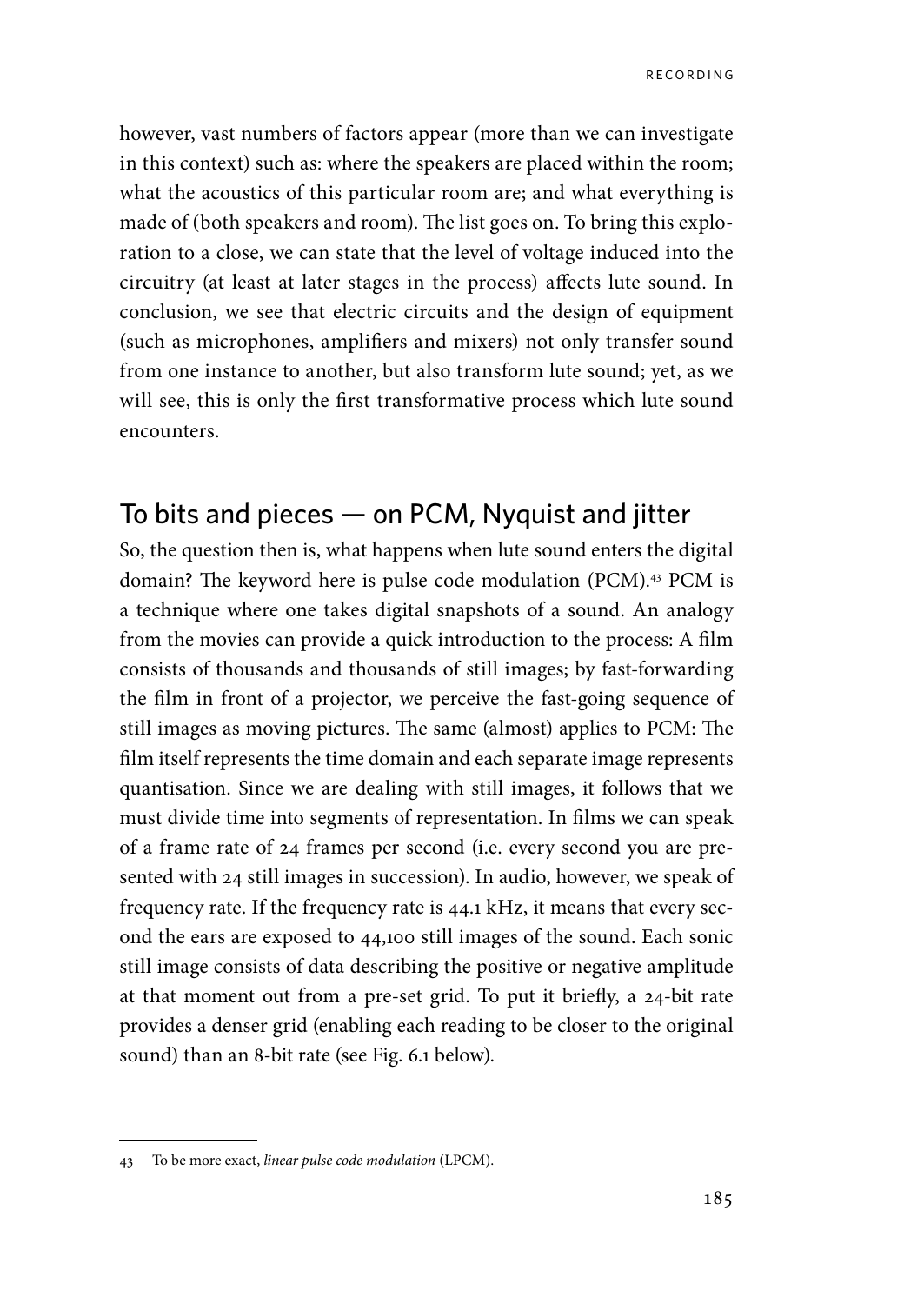

**Figure 6.1.** Illustration showing a sample rate and bit rate partitioning of a sound pressure wave.

So, when entering the digital domain, the sound segment gets partitioned horizontally (sample rate) and vertically (quantisation; bit rate) into binary code (i.e. 0s and 1s). Human hearing can perceive frequencies as high as roughly 20 kHz (i.e. 20,000 cycles per second), so we can understand that proper PCM coding is crucial for the design of lute sound. In order to cover the full range of human hearing we would perhaps believe it to be sufficient to divide the sound horizontally into 20,000 fragments per second to cover every cycle; however, each cycle consist of both positive and negative amplitude and therefore needs two readings per cycle (one for positive and one for negative). As a result, we must divide the sound segment into at least 40,000 segments per second to cover the full range of human hearing (see Figs. 6.2a and 6.2b below). The Nyquist Sampling Theorem states that '[i]f a function  $x(t)$  contains no frequencies higher than B hertz, it is completely determined by giving its ordinates at a series of points spaced  $1/(2B)$  seconds apart.<sup>'44</sup> If the sampling frequency is less than two times the highest frequency of interest, one risks provoking aliasing errors, meaning that wrong readings create an unwanted phantom tone (see Fig. 6.2c below). This is the reason why high quality, modern digital audio software often offers much higher sample

<sup>44</sup> 'The Nyquist-Shannon Sampling Theorem.' Retrieved 6 September 2017, URL: http://www. princeton.edu/~achaney/tmve/wiki100k/docs/Nyquist-Shannon\_sampling\_theorem.html.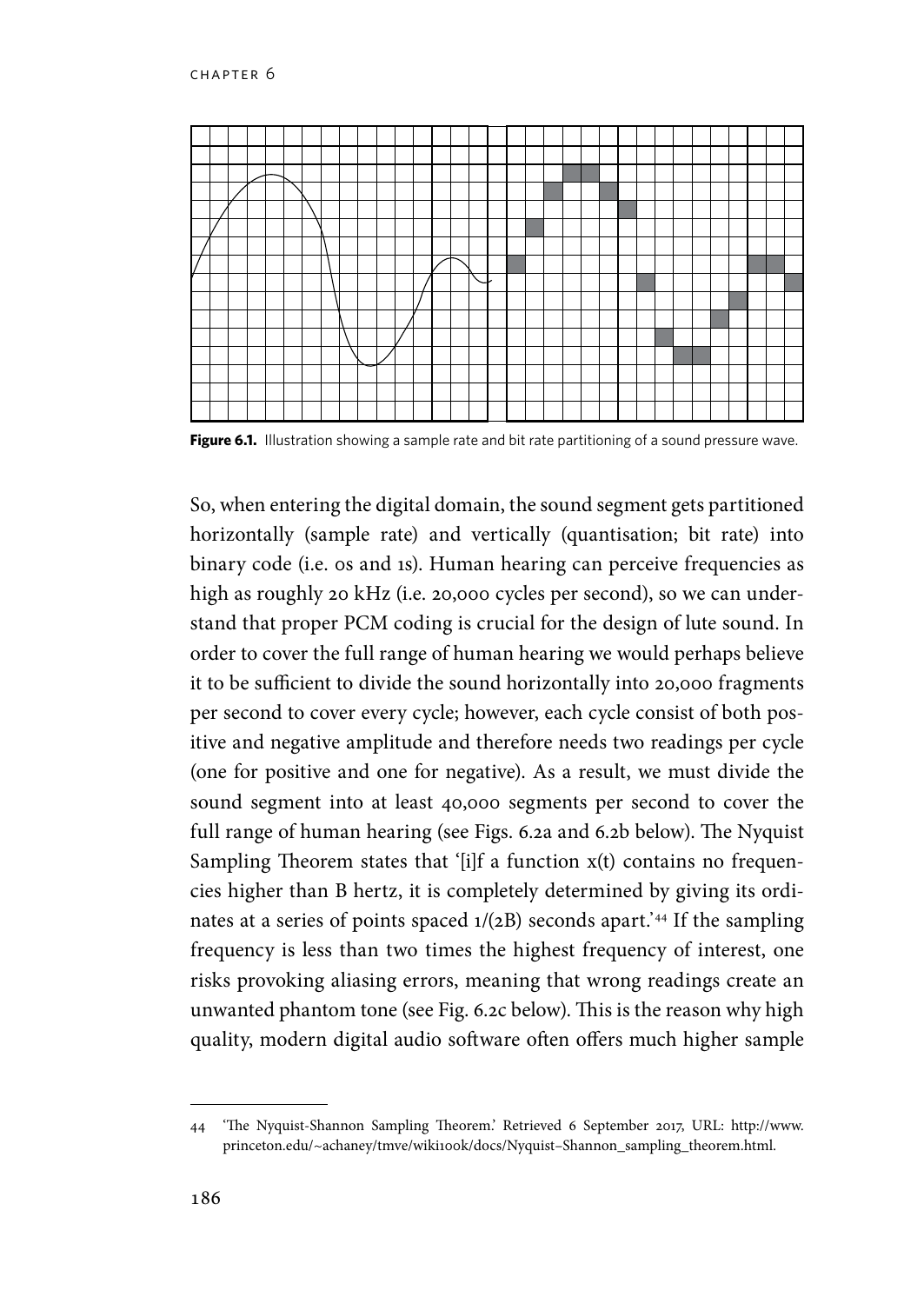

**Figure 6.2.** Example A and B illustrate the need for two readings per cycle. Example C illustrates aliasing.

rates than what is needed (such as 88.2 kHz or 92 kHz) — put crudely: The higher the sample rate, the less aliasing.<sup>45</sup> (Recall that there are higher frequencies at work than we can perceive, and those frequencies can cause aliasing.) One way in which developers have dealt with aliasing is by applying an anti-aliasing filter before the signal enters the sampling function. The logic is simple: cut away the undesired frequencies above the Nyquist limit before they are transformed into code.

Now, let us consider amplitude quantisation (measured in bit rate). Bit rate tells us the vertical density of the grid upon which an individual sample can be locked (as seen in Fig. 3); it basically informs us of how many 0s and 1s are being employed to describe each level of the grid; 3-bit offers eight levels (i.e. 000, 001, 010, 011 … 111), 16-bit subsequently offers 65,536 levels (0000000000000000, 00000000000000001, etc.) and 32-bit offers 4.3 billion levels. Again, the logic is easy: The denser the grid (i.e. the higher the bit rate), the closer the digitized audio resembles the signal it receives from electrical circuits. The only problem is, however, that no matter how high the bit rate is, it will still move stepwise from one level to another (see Fig. 6.3a below). Again, developers have provided a solution: dithering. Dithering implies that noise is added to the digital signal, making the signal bounce back and forth between neighbouring bit levels (see Fig. 6.3b below). Of course, this only makes the signal noisier, but if one subsequently averages the signal, one will even out the signal and make

<sup>45</sup> National Instruments, 'Analog Sampling Basics.' Retrieved 13 July 2013, URL: http://www.ni.com/ white-paper/3016/en/-toc3.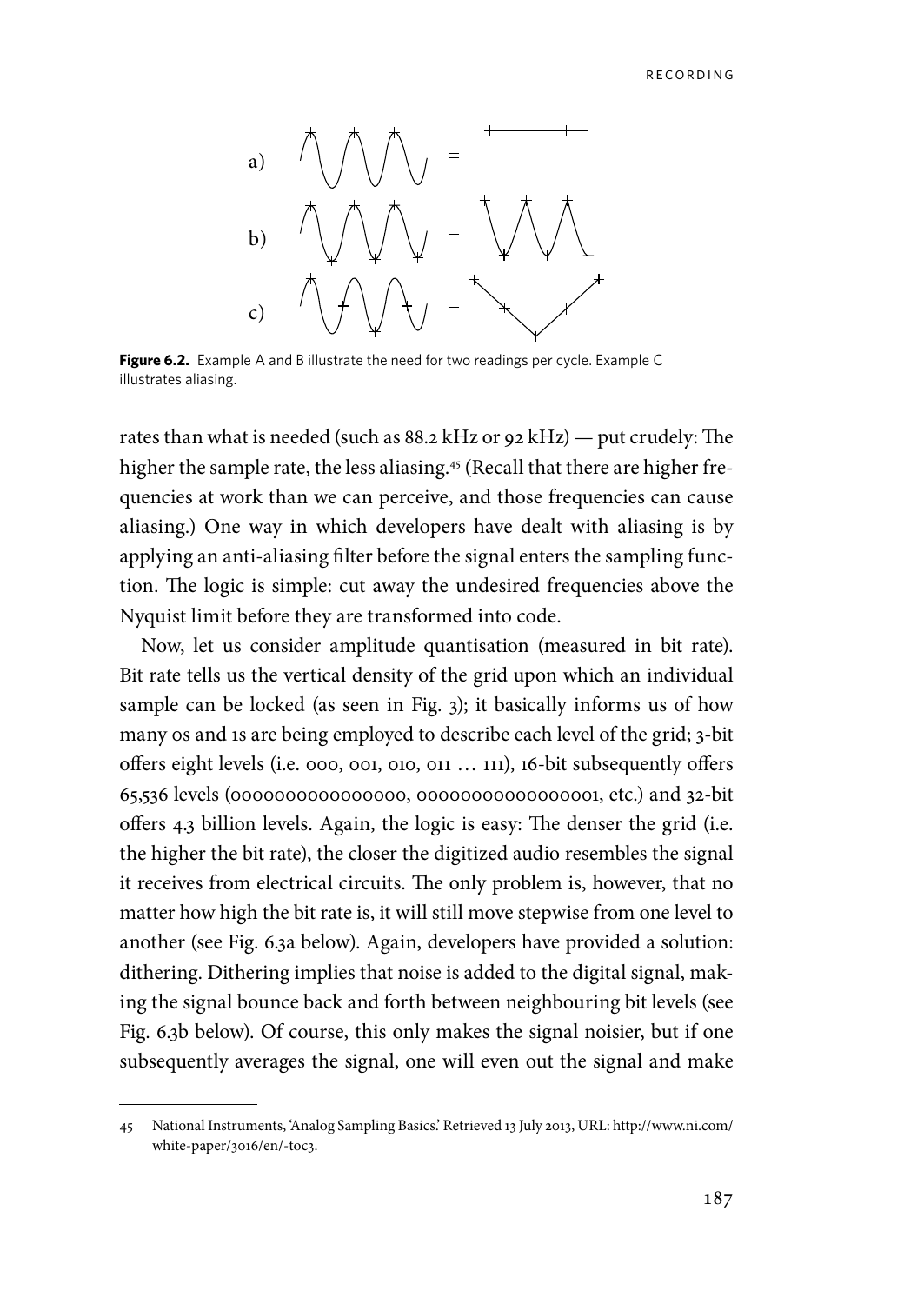the bit levels smoother, resembling even more closely the original signal (see Fig. 6.3c below).46 By following the simple (at least theoretically) steps of PCM coding presented up until now, working with as high bit and sample rate as the system allows, one produces better sound representation. (It must, however, be reduced to fit the CD's 16-bit and 44.1 kHz sample rate in the mastering process; I will return to this issue soon.)



**Figure 6.3.** Example A illustrates an undithered signal. B illustrates dithering. Example C illustrates a dithered signal that has been averaged.

A final issue that we must address when discussing digital recording is jitter. An analogue to digital converter (ADC) or digital to analogue converter (DAC), for example, employs an internal clock to control when a signal is to be converted. When that internal clock signal does not correspond to the periodicity of the original signal, we get jitter. Jitter can affect both the time domain and the amplitude domain and result in noise, popping sounds, phase problems and altered frequency representation; it can be caused, for instance, by electromagnetic interference, as well as non-corresponding clocks between multiple equipment. To deal with this, many studios and software employ a master clock to control all other clocks; it can function both within the computer and control outboard hardware.

This second transformation of lute sound is perhaps even more clear than the previous one, as it deconstructs sound (or rather the electric representation of sound) into fragments that are described by numbers. For some recordings — more frequently in other genres than lute music — the story ends around here. The digital sound file is uploaded to free-to-use online services, such as YouTube and Sound Cloud, or sold through services such as iTunes and Amazon; broadcasting and

<sup>46</sup> National Instruments, *Sampling Basics*.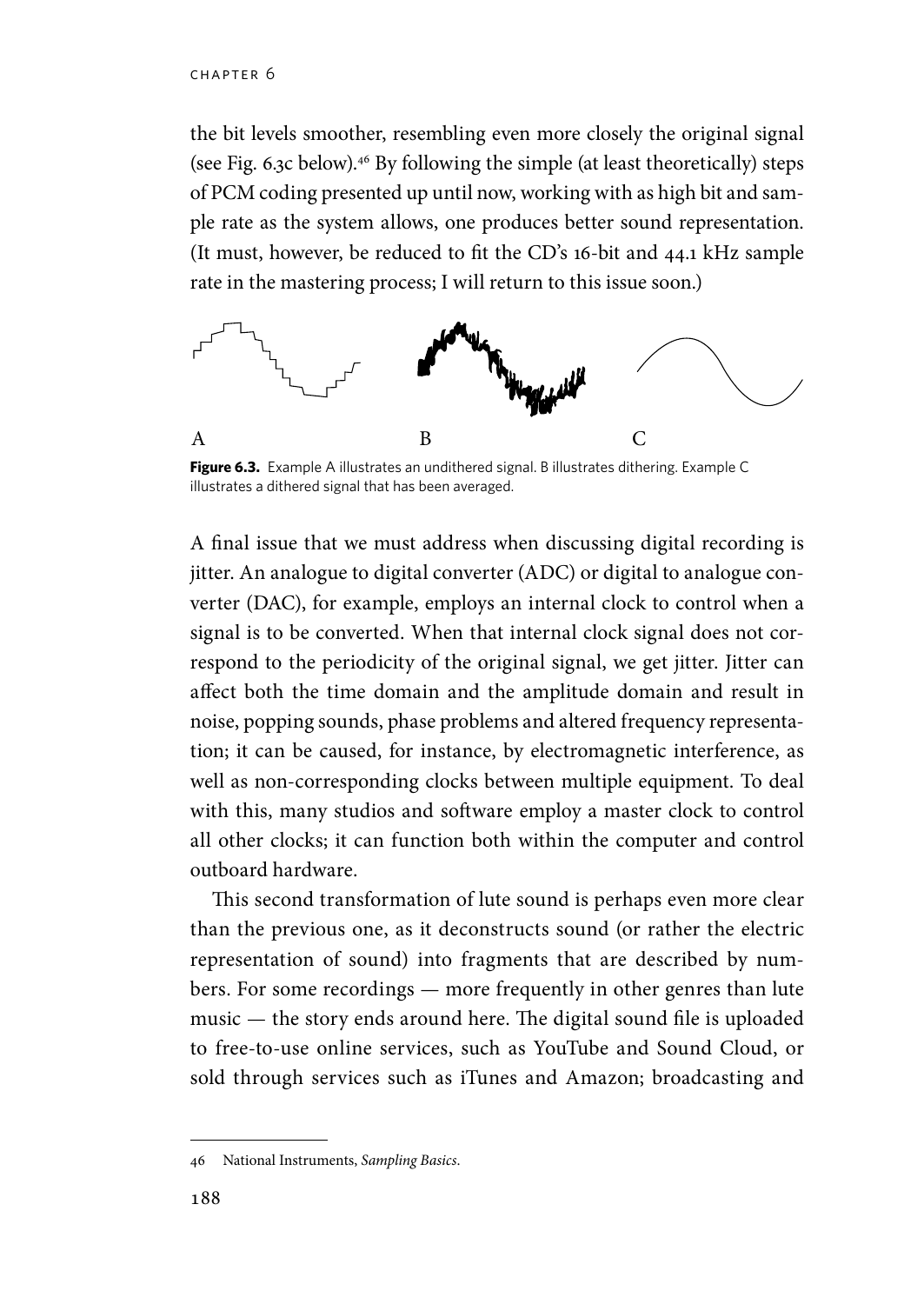different sorts of sound compression now become an issue, but, as stated earlier, I will only consider the physical CD. Before the music reaches the listeners, in this latter scenario, it must be attached to a physical format that can be distributed and sold; I will now look into that process — the third transformative process — to see how lute sound is affected by this technology.

#### Into the press

A CD is an optical disc that must follow IEC standard 60908 for Compact Disc Digital Audio (CDDA, often classified as Red Book CD). The part of the IEC standard for CDDAs (I will keep referring to them simply as CDs) that is interesting for us in this chapter is that a CD must incorporate a 44.1 kHz sample rate and a 16-bit rate standard. This means that high resolution projects (i.e. those with a higher sample and bit rate than those demanded by CDs) must then be converted into 44.1 kHz and 16-bit format (recall the Nyquist Sampling Theorem mentioned earlier; 44.1 kHz means that it can replicate pitches up to 22.05 kHz) using a converter that can be either hardware, stand-alone software or integrated into a sampling program (such as Cubase, Logic or ProTools). Before a master is forwarded to the manufacturer, error correction must be performed using a dedicated program for this task. This is to ensure that the CD will be read properly when it is duplicated by the manufacturer; the error rate cannot exceed 3%.<sup>47</sup> The finalised recording is then sent from the project team, either in physical or electronic form, to the manufacturer. Upon getting approval from industry professionals, a master CD is manufactured in glass and processed and shaped through various industrial machines; this will later be used as the template to manufacture the final product. The data is etched into a CD in approximately 0.5 mm (i.e. micrometre) wide pits that are tightly packed together, so compact that it would be possible to fit 60 CD 'grooves' into a single vinyl groove. Designed to be read by a 780 nm (i.e.

<sup>47</sup> Owsinski, B., *The Audio Mastering Handbook*, 2nd ed. (USA: Thomson Course Technology PTR, 2008), 63, 65 and 165.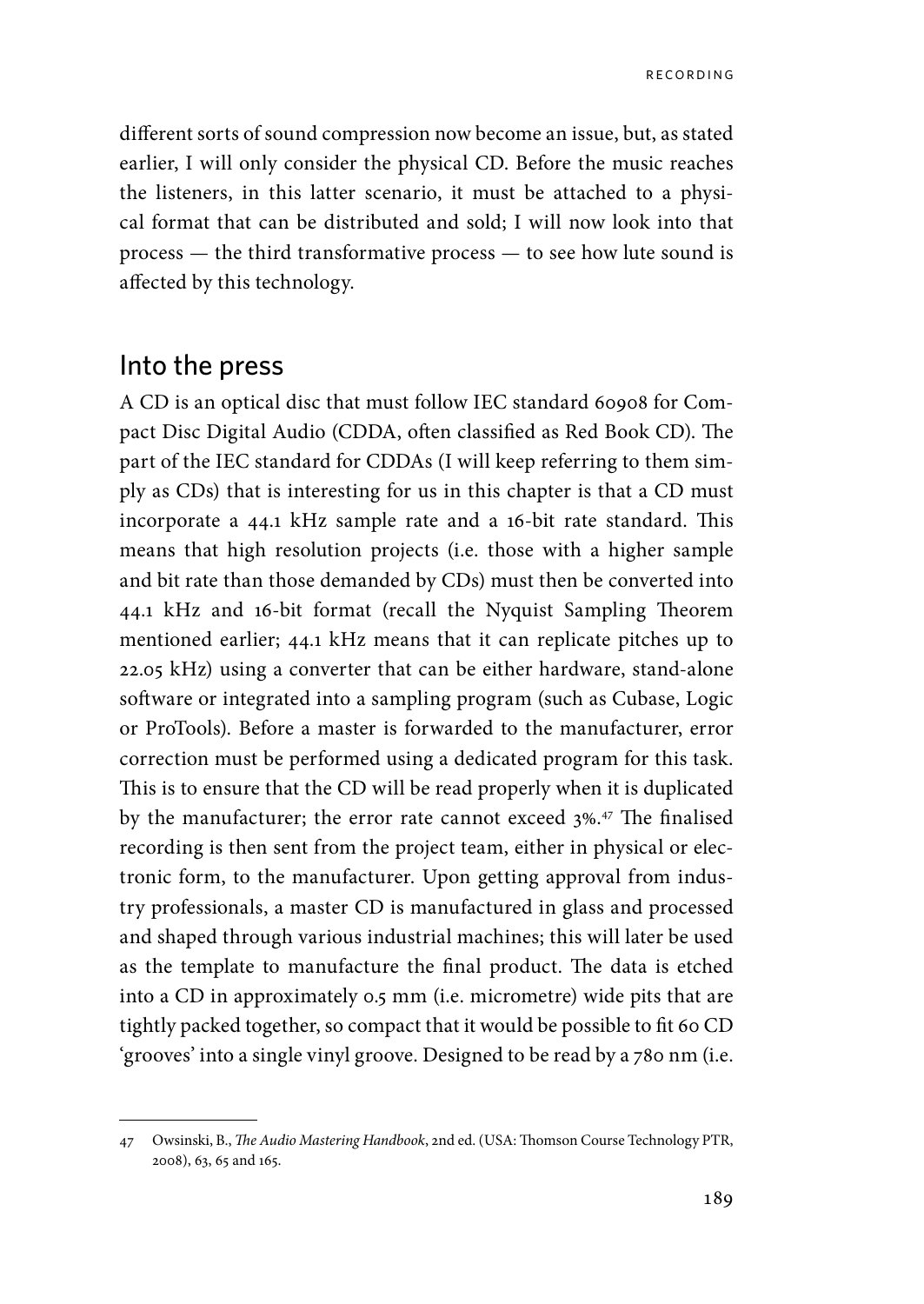nanometre; near infrared) semiconductor laser, the CD is often coated in aluminium foil (or sometimes even gold) to enable the laser to reflect light onto the receiver more effectively. The pits are key to CD encoding: each pit edge is interpreted as 1 and each absence of pit edge is interpreted as 0. This is obviously a fragile technology so every data encoder in CD players also includes an error-correction function.<sup>48</sup>

The audio CD, then, delivers an audio data stream of 1.4112 Mbits per second (44,100 Hz  $\times$  16 bits  $\times$  2 channels [i.e. left and right stereo channel] =  $1,411,200$  bits/s); note that this is only the pure audio stream, not including the sub code and channel data (these contain information about index, track numbers, etc. that I will not concern myself with here). We have now, in this third transformation, reached a high level of abstraction, where the original lute sound has been transformed multiple times into chunks of bits (i.e. 0s and 1s) delivered at a rate of 1.4112 Mbits per second.

## **A brief note on recorded stereo space**

The human auditory system (as represented by the outer and inner ear, the brainstem and the cortical structures associated with auditory information) localises sound by using three distinct methodologies. The first detects small differences in time between the two ears, called Interaural Time Difference (ITD); if a sound reaches the right ear slightly before the left, that sound is perceived as being located on the right side. The second method detects level differences between the two ears, i.e. variation in amplitude or sound-pressure level. This is called Interaural Level Difference (ILD). According to the 'duplex theory' it has been suggested that ITDs are used to localise low frequencies and ILDs are used to mentally place high frequencies. The third methodology detects variations in frequency content, or spectral cues, as caused by acoustic shadows provoked by the outer ear, or pinna, as well as the head. Each of these methods have their own designated pathway through the auditory system. Other

<sup>48</sup> Huber and Runstein, *Recording*, 577–579; Owsinski, *Audio Mastering*, 60–73.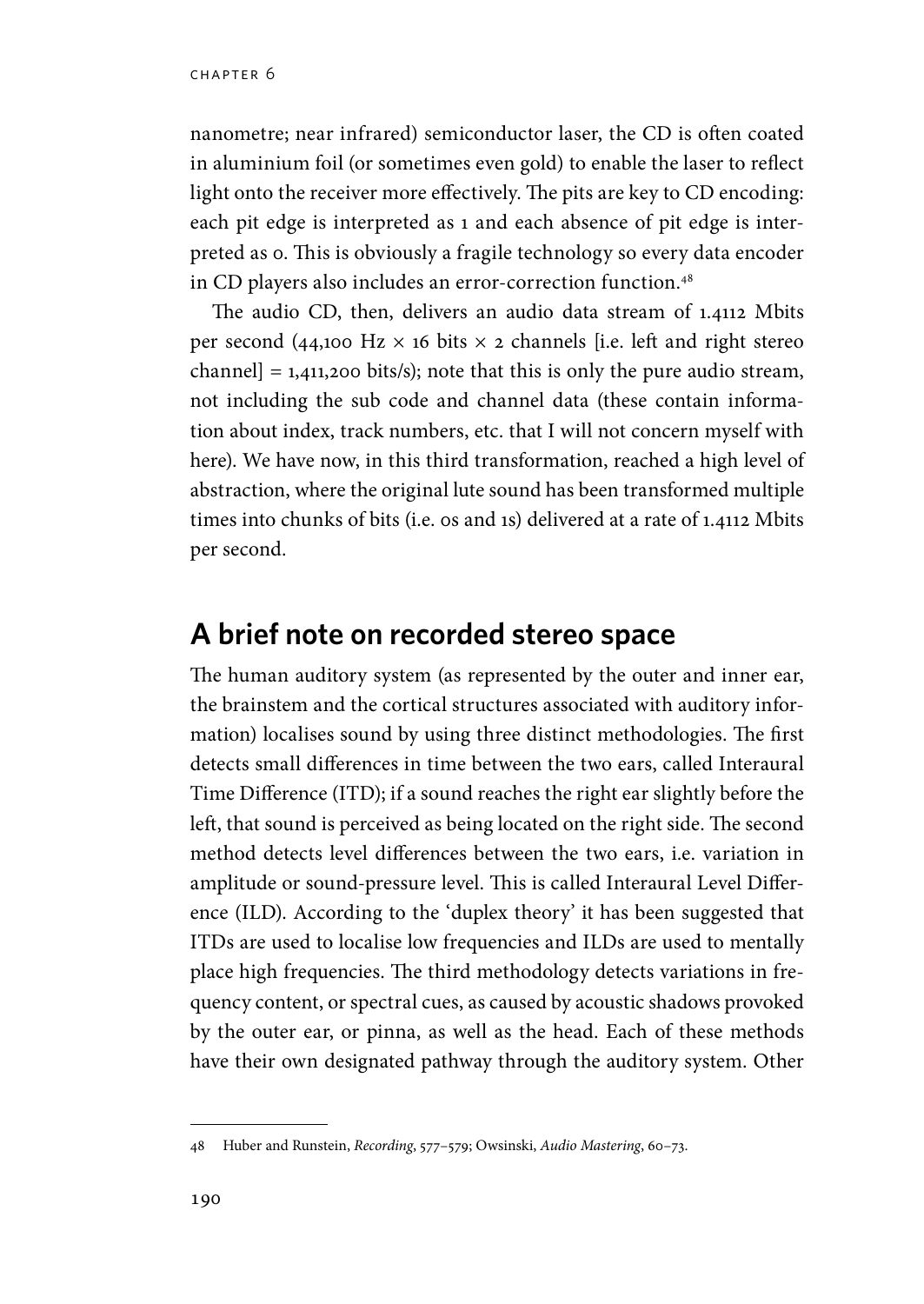contributing factors that help to localise sound are, for instance, sight and sensory detection. If one hears a sound in close proximity but one cannot see it, it probably comes from behind. Similarly, if one stands in front of a loudspeaker with one's eyes closed, one will feel the sound pressure generated by the speakers on one's body.<sup>49</sup> If a person is placed in a room together with a single sound source generating some sort of sound, we can speak of both direct sound and reflected sound reaching the ears at different times. But the situation will be quite different if we listen to recorded sound through headphones. Instead of being exposed to one signal from which we extract ITDs, ILDs and differences in frequency content, we hear two individual sources of sound that are independent of one another. If we only hear sound on the right side it is because there is no sound on the left. This is because a stereo track is not one sound source but two individual sound streams played at the same time in the respective ear. These sound streams can have different characteristics: one side may have reverberation signifying a great hall, while the other may sound like a small wooden chamber. In reality, we would hear the sound source as interacting with only one particular acoustic environment. If we play a stereo file through two loudspeakers instead of a pair of headphones, we would find ourselves in a similar situation, although it will be less obvious than through the headphones.

These situations clearly exemplify that space perception in real life is something other than it appears in music production. What appears to be an authentic space in which we perceive a source of sound may, in fact, be constructed out of several digital reverberators from competing manufacturers that all contribute to the sound production. As an example, American mixing-engineer Dave Pensado illustrates in a YouTube video how he uses three different types of digital reverbs on a single voice recording, that are panned, i.e. placed at different locations within the one sonic space.50

<sup>49</sup> Schnupp, *Auditory Neuroscience*, 177–221.

<sup>50</sup> Pensado's Place, 'Get Great Vocal Reverbs Using Three Mono Sources - Into The Lair #84 (Pensado's Place),' YouTube video, 5'03", posted by 'Pensado's Place'. Retrieved 31 March 2014, URL: https://www.youtube.com/watch?v=wFg\_lAw1ROc.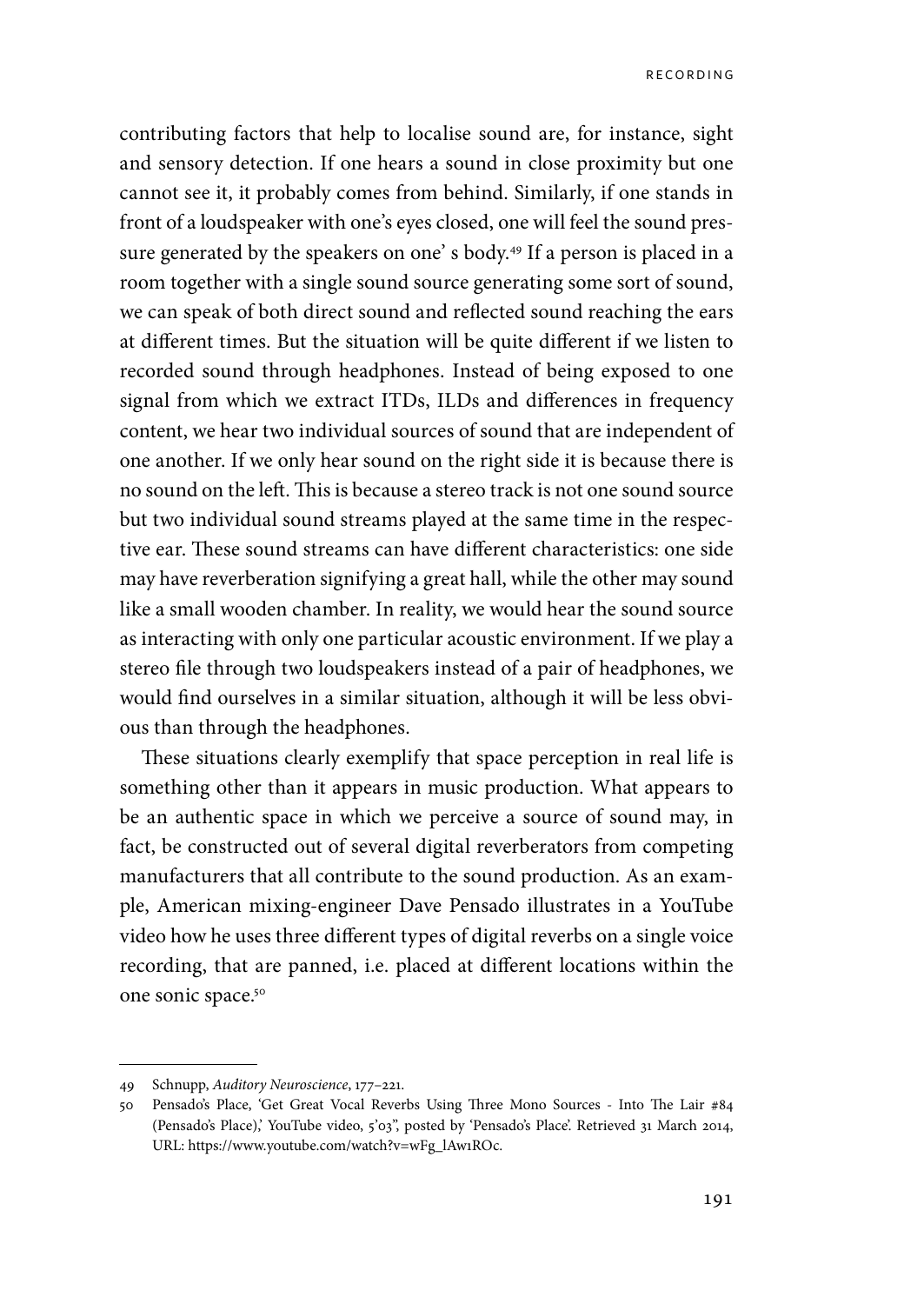To give an even more technical example, consider a standard, uncompressed stereo WAV file format (44.1 kHz, 16-bit, linear PCM). In the part of the file where the actual sound data is stored, we find each sample presented chronologically (i.e. Sample 1, Sample 2, Sample 3, etc.). It is interesting to note that each sample consists of four bytes, where the first two are the sampled sound on the left side and the last two are the sound on the right side (see Fig. 6.4 below). This is called *stereo interleaved*. It is one single stream of data, 1s and 0s, that, through cyclic patterns, distributes information about the sound at a specific moment in time to every other left and right speaker. This is done at such a speed, of course, that it is not perceptible; however, there is some form of dialogue, almost poetry, inherent in this technology. It is so detached from human perception that it is truly artificial, but at the same time it is performed at such a speed that we perceive it as natural. In fact, the audio file specification of 44.1 kHz mentioned above actually means that we hear 44,100 samples chronologically played each second, each consisting of left/right designated bytes.



Figure 6.4. The organisation of stereo data in interleaved stereo files.

#### Lute sound as transformative process

Let us review our findings. First, we may say that lute sound moves from concrete to abstract and back again. In real life, sound consists of propagating periodic pressure waves, in which the particles of matter contract and expand. In an electric circuit, the electrons behave quite differently. They do not expand and contract in the same manner as pressure waves; rather it is the voltage that forwards the sound information by altering its amplitude. (As such, it is only now that Fourier spectrums start to resemble reality more than just being a presentational system.) At a third stage, this current enters its third phase, being the digital realm. Through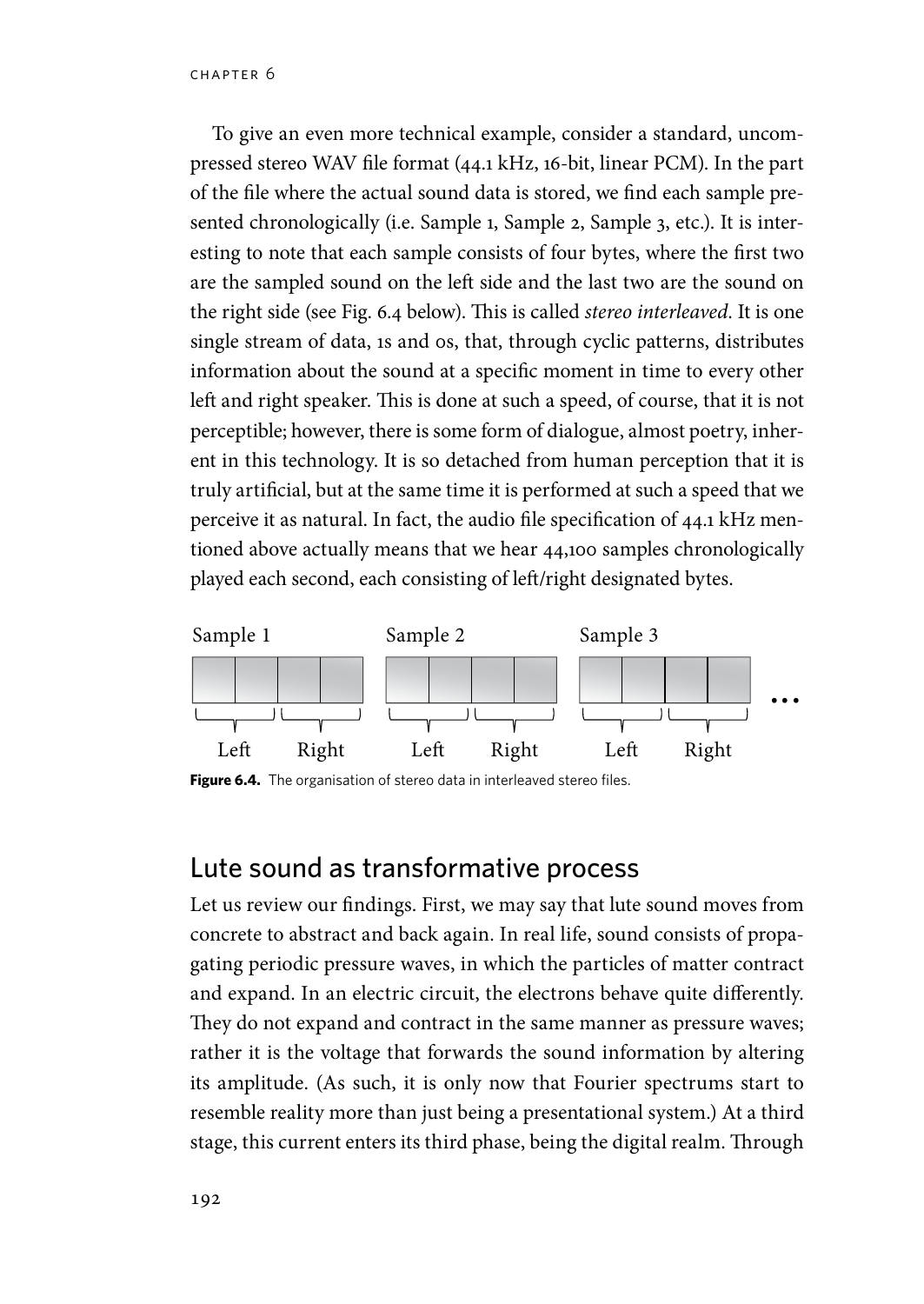a two-dimensional process (partitioned first horizontally and then described vertically), sound is being kept, processed, and communicated as 0s and 1s. Sound is now approaching its most abstract state. Following this, at the CD manufacturer, the digital sound is joined by additional data (such as channel data and sub codes) and physically coded into the disk. When the CD is put into a music player of some sort, this entire process is performed in reverse, only to reach our ears once more as sound pressure waves.

Secondly, in this pathway there are numerous possibilities for not only tone modelling, but also the appearance of direct errors in sound representation. At the microphone level, the transient response may misinterpret some high frequencies approaching it, depending on how slowly it reacts, as well as occurrences of self-noise provided by the circuit within the microphone. Self-noise is present throughout the analogue parts of the recording chain, but the electrical currents may also be subject to electromagnetic and electrostatic noise from outside the recording equipment. This includes wrongly-matched polarities (i.e. positive and negative conductors) within the equipment setup and grounding problems; at the digital level, jitter becomes a real issue as well as proper coding, decoding, and conversion; finally, moving towards the industrial press, data processing errors are often at work (this is, of course, part of the job for both manufacturers, producers and mastering engineers to minimise). These are just some of the possible errors in sound representation that we may encounter.

What, then, can we make of this? First of all, different stages of the transformation process present us with various considerations and approaches — what is problematic in one instance is not so in the next. Secondly, all stages of this modelling of lute sound consist of complex, intertextual considerations that incorporate not only maths, physics and technology as we have seen, but also aesthetics, representation and tradition. Behind the sound of the lute, as it is being heard during playback, lies numerous decisions, both intentional (by decision making during the entire recording process) and unintentional (the inner workings of technology that one has to deal with). We can present this process schematically: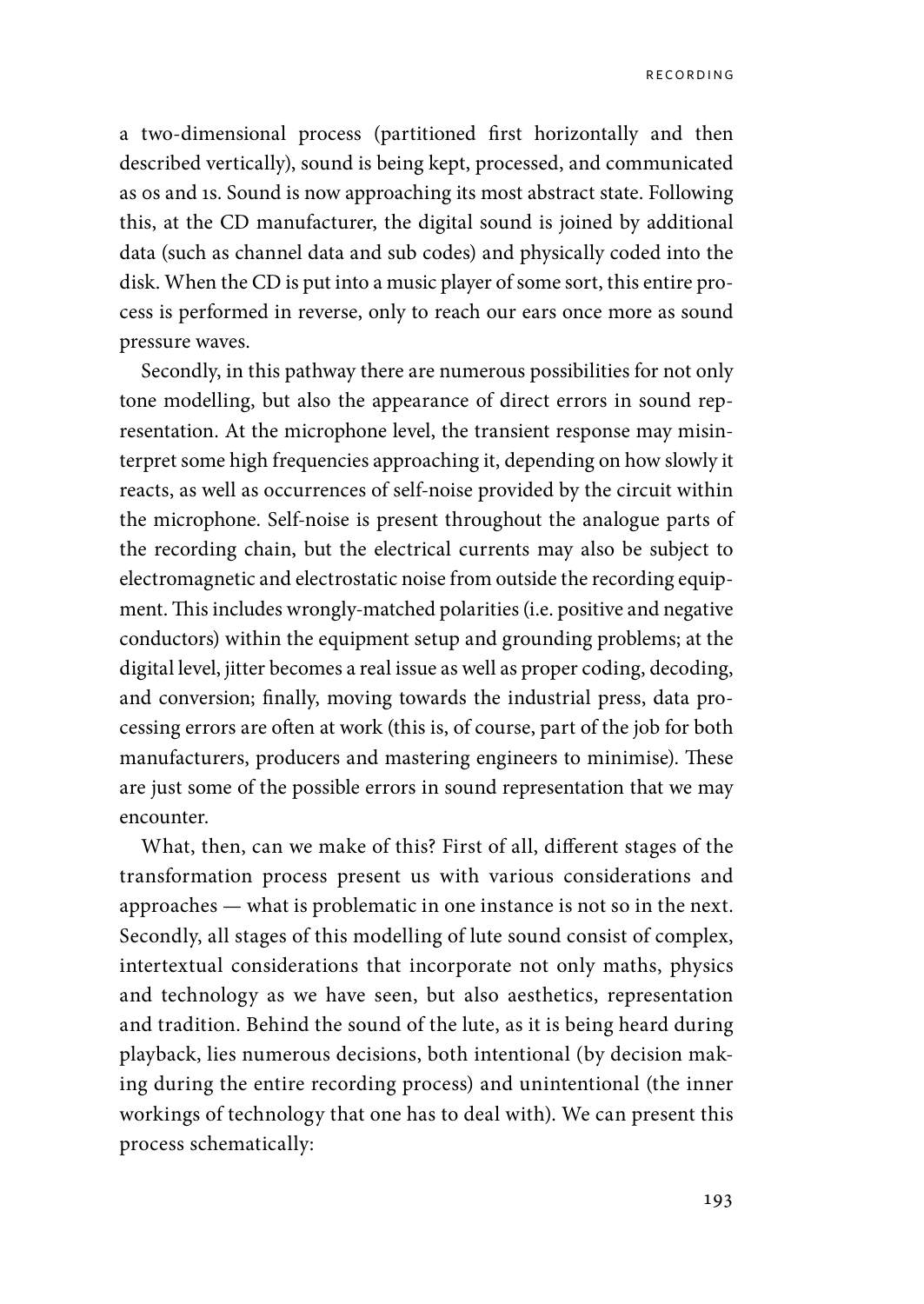vision (desired effect) —> available material (from instrument to equipment) —> knowledge of how to utilise that material —> the inner workings of all the equipment involved (determined by manufacturer and tradition) —> creative production and problem solving —> dealing with unforeseen effects (such as code failure, jitter, electric noise) —> verification, manufacturing and duplication —> playback  $\neq$  vision, but = finished, fixated sound

Recorded lute sound, then, appears as a dialogue between instrument, electricity and digital code  $-$  a dialogue that aims to reproduce sound true to its original, but which inevitably provides its own contributions to lute sound. The most obvious example of this is the ADC and the DAC, that break the signal into somewhat accurate pieces, only to rebuild the signal from these fragments rather than restoring it to its original. One may easily argue, and perhaps rightfully so, depending on the system employed, that the incoherencies between original and processed signal are not audible to the human ear; but the fact remains that the audio leaving the electric circuitry, or digital code, is something other than the sound originally produced by the lute. On this basis, I argue that it would be erroneous to draw a direct parallel between sound being recorded and sound being heard through a stereo, without taking into account the multifaceted process in-between. Although I have focused on the recorded CD, this same argument can be applied to other instances of music reproduction and sound reinforcement, such as live performances. When incorporating microphones in a live performance, some of the direct sound from the lute is heard while some is heard from the speakers (lute concerts rarely reach the same volume levels as rock stadium concerts). The musician, then, does not only need to consider the sound produced by their plucking of the strings on stage but also what version of their sound comes out of the speakers, blending with the acoustic timbre and reaching the audience. In the twenty-first century, then, a musician must acknowledge this dialogue between technology (whenever and however present) and instrument, in order to ensure a performance that is in line with the musician's intent.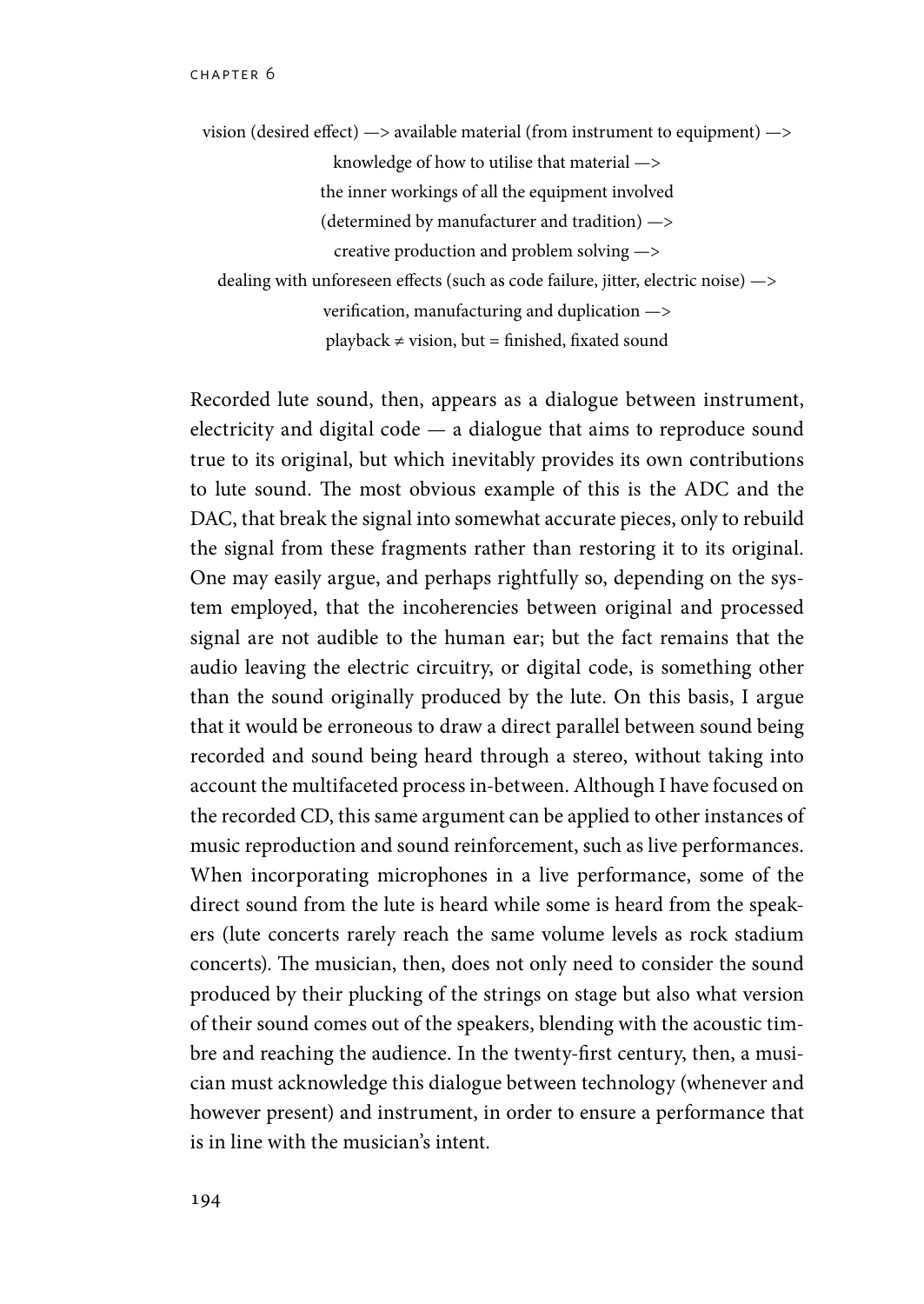According to my line of argument, recorded lute sound is the sum of the processes involved in its formation; it consists of multiple instances, all contributing a specific transformation. If we consider recorded lute sound as an isolated event, we can follow the evolution from generated sound into electric current; from electric current partitioned into approximated fragments described digitally; transferred from the pure digital realm into physical realisation of code imprinted on optical discs; restored into electric currents from these fragments through interpretation of digital data; reaching a stage of sound once more. This is again why I propose a term like biology in the title of this book, as recorded lute sound is something that evolves over time, not necessarily a fixed description of a present state. Also, these technological transformations are an active part of an aesthetic process, just as each individual part of an organism plays a significant role in what we perceive as that organism. Although I have taken the CD as my case, I think that whatever the format used for preserving a recording (or whenever technology is present in a performance), we must take into account in our evaluations (as scholars, performers or producers) the internal processes that constitute the whole — the biology of lute sound — rather than skipping ahead of technology and only thinking of what the musician performed, where it was recorded and how the recording sounds. We must stay critical to the entire process, both the parts that are deliberate (playing, microphones, mixing) and those that inevitably follow the process whether we like it or not (circuitry, digitalisation, errors).

Returning to the hypothesis mentioned at the beginning of this chapter, that performers can no longer consider their authenticity as detached from, or independent of, the production process, we see how the recording process presents numerous aspects to consider also in a cultural context. Lute recordings, or any other recordings for that matter, function as signifiers that are perceived by listeners, and from those signifiers they read a cultural debate: 'This is a recording from the 1970s or 2000s,' 'this sounds professional or amateur,' or perhaps, 'this sounds like an authentic or inauthentic Baroque recording.' By being aware of the biology of a recording, the performer may be permitted to gain further control of the recording as a signifier and, thus, also better communicate the initial